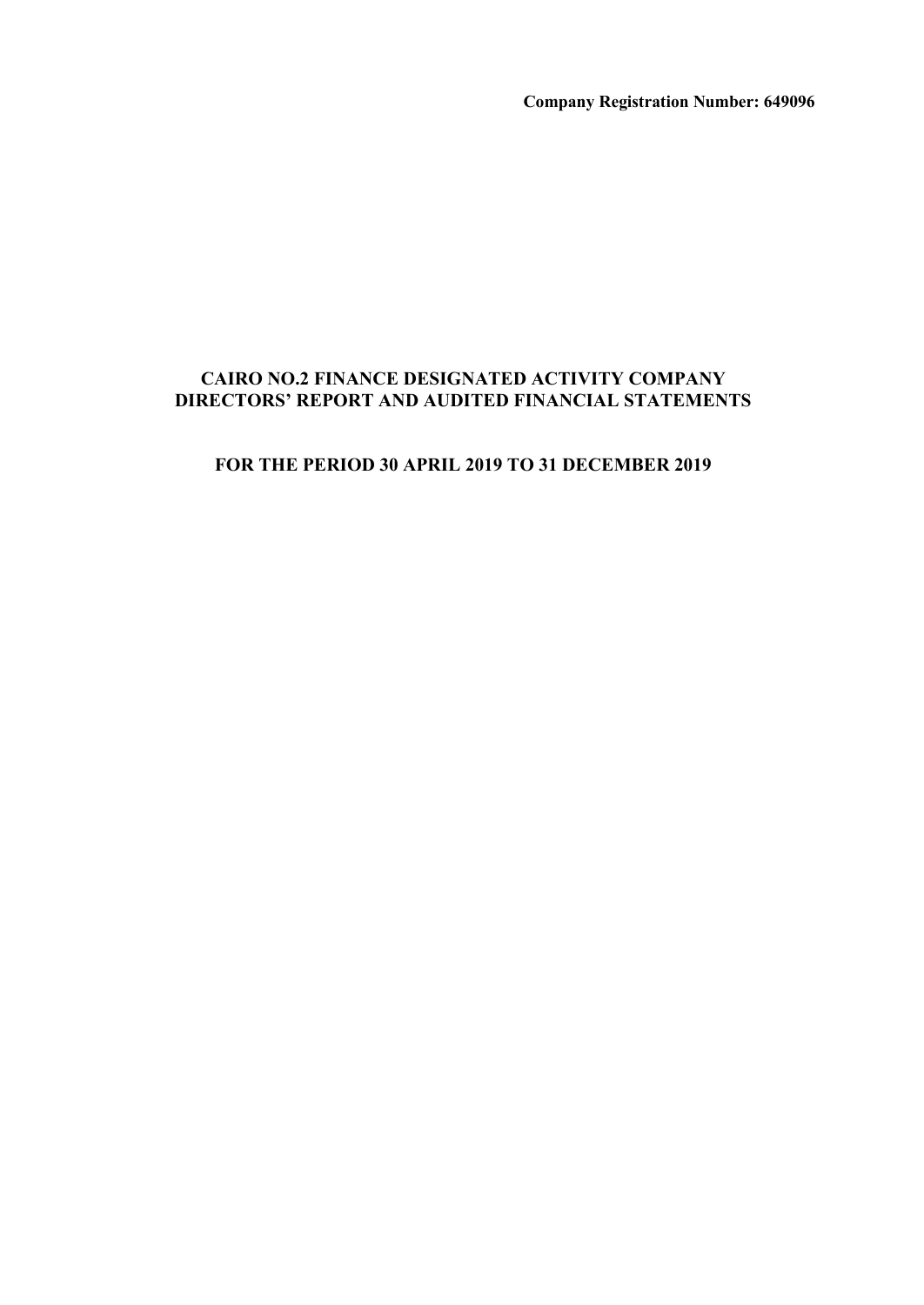# **CAIRO NO.2 FINANCE DESIGNATED ACTIVITY COMPANY DIRECTORS' REPORT AND AUDITED FINANCIAL STATEMENTS FOR THE PERIOD 30 APRIL 2019 TO 31 DECEMBER 2019**

| <b>CONTENTS</b>                          | <b>PAGE</b> |
|------------------------------------------|-------------|
| Directors and other information          | 1           |
| Directors' report                        | $2 - 6$     |
| Statement of Directors' responsibilities | 7           |
| Independent auditor's report             | $8 - 12$    |
| Statement of comprehensive income        | 13          |
| Statement of financial position          | 14          |
| Statement of changes in equity           | 15          |
| Statement of cash flows                  | 16          |
| Notes to the financial statements        | 17-34       |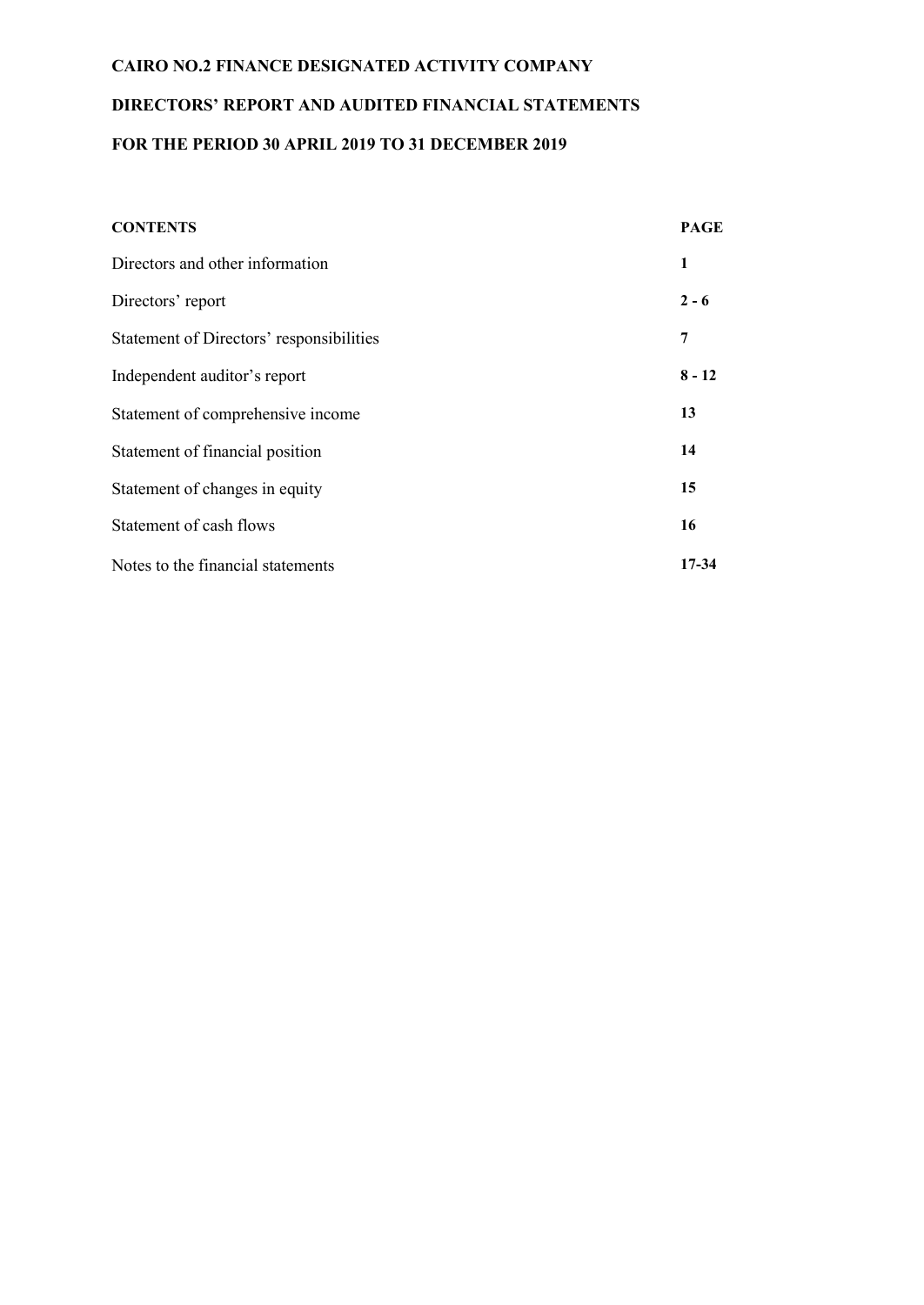## **DIRECTORS' AND OTHER INFORMATION**

| Company number                                                            | 649096                                                                                                                                                                                                         |
|---------------------------------------------------------------------------|----------------------------------------------------------------------------------------------------------------------------------------------------------------------------------------------------------------|
| <b>Directors</b>                                                          | Eileen McMahon (Appointed 8 May 2020)<br>Xiuyan Hou (Appointed 23 July 2019)<br>Rhys Owens (Appointed 30 April 2019, resigned 8 May 2020)<br>Claire O'Donovan (Appointed 30 April 2019, resigned 23 July 2019) |
| <b>Registered Office</b>                                                  | Fourth Floor<br>3 George's Dock<br><b>IFSC</b><br>Dublin 1<br>Ireland                                                                                                                                          |
| <b>Company Secretary</b><br>and Corporate Service Provider                | Wilmington Trust SP Services (Dublin) Limited<br>Fourth Floor<br>3 George's Dock<br><b>IFSC</b><br>Dublin 1<br>Ireland                                                                                         |
| <b>Independent Auditor</b>                                                | <b>KPMG</b><br><b>Chartered Accountants</b><br>1 Harbourmaster Place<br><b>IFSC</b><br>Dublin 1<br>Ireland                                                                                                     |
| <b>Solicitor</b>                                                          | <b>Arthur Cox</b><br>10 Earlsfort Terrace<br>Dublin 2<br>D02 T380<br>Ireland                                                                                                                                   |
| Seller & Servicer                                                         | Eurobank Ergasias SA<br>8 Othonos Street<br>10557 Athens<br>Greece                                                                                                                                             |
| <b>Bank, Account Agent, Security</b><br>Trustee, Note Trustee & Registrar | Citibank, N.A,<br>London Branch<br>13h floor<br>Citigroup Centre<br>Canada Square<br>Canary Wharf<br>London E14 5LB                                                                                            |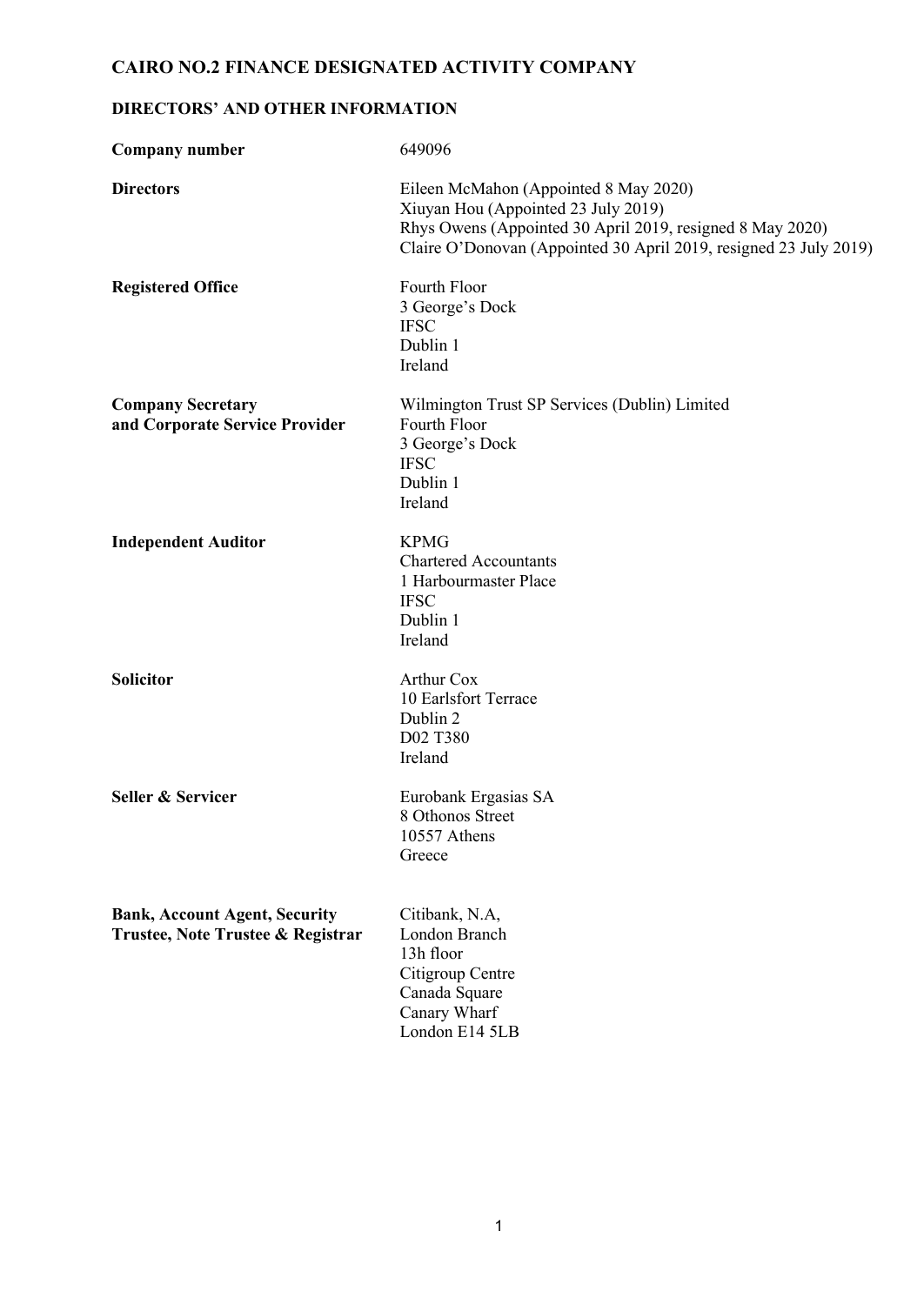#### **DIRECTORS' REPORT**

#### **FOR THE PERIOD 30 APRIL 2019 TO 31 DECEMBER 2019**

The directors present their audited financial statements of Cairo No.2 Finance Designated Activity Company (the "Company" or the "Issuer") for the period 30 April 2019 to 31 December 2019. In accordance with IFRSs as adopted by EU, and particularly IFRS 10 - Consolidated financial statements, the Company is considered to be controlled by Eurobank Ergasias S.A. (the "Transferor" or the "Originator" or the "Servicer"), a bank incorporated in Greece. The Company was incorporated in Ireland on 30 April 2019.

#### **BUSINESS REVIEW AND PRINCIPAL ACTIVITIES**

The principal activity of the Company is to act as a receivable finance facility structure that holds the legal title to a portfolio of loans (predominantly non-performing) originated by Eurobank Ergasias (the "Originator"). The loans are denominated in EUR and are corporate loans secured by a variety of assets including commercial and residential property, shipping loans, a sub-participation receivable and unsecured corporate loans. The portfolio of loans was purchased on 18 June 2019 with a day one fair value of  $\epsilon$ 1,046,596,335. The Company has financed the purchase of the Portfolio and the beneficial interest in a REOCo Bond Loan by issuing notes. These notes are held by the Originator. The notes issued are in three tranches: (a) Class A (Senior Notes), (b) Class B1 and B2 (Class B or Mezzanine Notes) and (c) Class C1 and C2 (Class C or Junior Notes), collectively the 'Notes'. The Class A notes rank in seniority to the Class B notes and the Class B notes rank in seniority to the Class C notes. Class B and Class C Notes are the 'Subordinated Notes'.

The Company purchased from the Originator the beneficial interest in a REOCo Bond Loan. The Originator entered into a bond loan facility agreement with Cairo Estate II Single Member Societe Anonyme ("the REOCo"), the Security Trustee and the Company. The Company purchased pursuant to the Loan Sale Agreement and the Greek Assignment Agreement the REOCo Bond Loans and the receivables (including future receivables) arising in respect of the REOCo Bond Loans. The REOCo Bond Loan facility initial drawn down amount of  $\epsilon$ 1000, was part of the securitised loan portfolio sold by Eurobank to the Company at the securitisation date and is included in initial purchases in note 7.

On 18 June 2019, the Company issued the following notes with nominal values as follows:

- Class  $A$  EUR 1,027,906,000
- Class B1 EUR  $126,001,000$
- Class B2– EUR 378,004,000
- Class C1 EUR 347,069,000
- Class C2 EUR  $1,041,207,000$

The notes are due to mature on 31 December 2062 and are listed on the Vienna Stock Exchange. The Originator as at 31 December 2019 owned 100% of the notes in issue and hence consolidates the results of the Company.

The interest rate on the Class A note is fixed at 1.85% and the interest rates on the Class B notes are fixed at 3%. The interest rates for the Class C1 and Class C2 notes are floating based on 3 month Euribor plus a margin of 8%. The Class C notes are the residual class of notes and there is no interest being accrued on these Notes due to the waterfall and are entitled to interest only after the Class A and B notes are fully repaid.

The Company retains €250 on each interest payment date as profit before tax based on the contractual documents.

The Company's only sources of funds for the payment of principal and interest due on the Notes and operating expenses are the principal and interest collections which the Company receives from the loan portfolio. As per the priority of payments outlined in the securitisation agreements, the order of payment of principal and interest due on the Notes is as follows: payment towards class A noteholders of all interest and principal due on the class A notes, then payment towards class B noteholders of all interest and principal due on the class B notes and finally payment towards class C noteholders of all interest and principal due on the class C notes.

The Class B1 Noteholders have a Call Option to purchase all (but not part) of the Portfolio exercisable at any time. The purchase (exercise) price of the Portfolio will be equal to the Class 'B1 Call Option Purchase Price' as defined in the Trust Deed.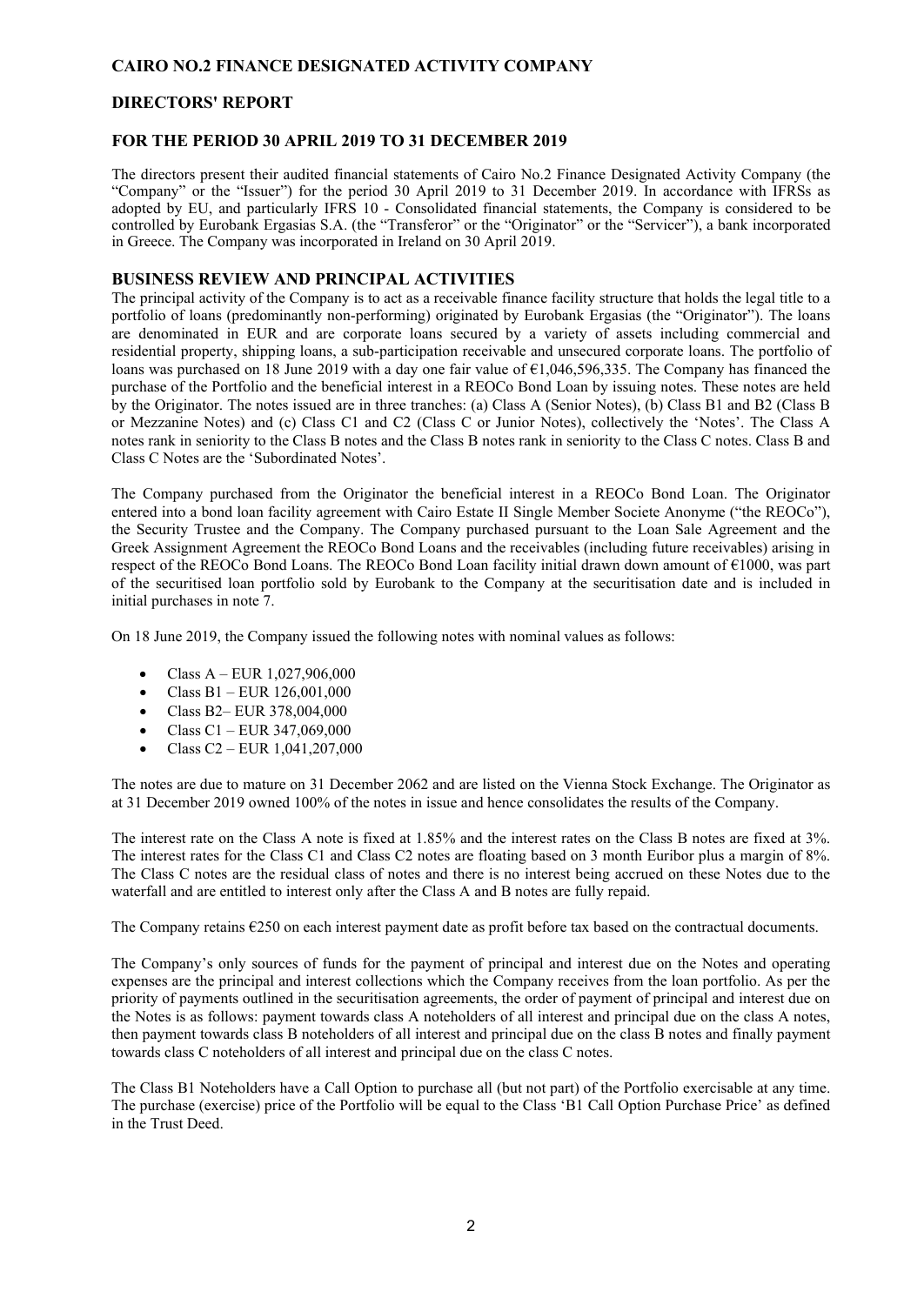### **DIRECTORS' REPORT**

#### **FOR THE PERIOD 30 APRIL 2019 TO 31 DECEMBER 2019**

#### **RESULTS AND DIVIDENDS**

In monitoring performance the directors and management have regard to a range of key performance indicators ("KPIs"), including the following:

## **Key performance indicators 2019**

| <b>NEV DEFIORMANCE MUICALORS</b>                  | 2017.          |
|---------------------------------------------------|----------------|
| Gross book value of underlying portfolio of loans | €2.920.017.270 |
| Deemed loan to the Originator at FVTPL            | £1,022,265,699 |
| Total assets                                      | €1,042,123,645 |
| Total equity                                      | €189           |

The trading results for the period and the Company's financial position at the end of the year are shown in the attached financial statements. The directors have not recommended a dividend.

#### **AUDIT COMMITTEE**

As at the date of these financial statements, the Company is operating within the turnover threshold limits as set out under Section 167(1) of the Act and as such the Company does not meet the requirements to establish an audit committee for the current financial period ended 31 December 2019.

#### **DIRECTORS' COMPLIANCE STATEMENT**

If a Company exceeds the two threshold limits as set out under Section 225(7) of the Companies Act 2014 the Company is required to include a Directors' compliance statement. As the Company does not exceed both threshold limits, the Directors are not required to include a compliance statement in their statutory directors' report for the current financial period ended 31 December 2019.

#### **DIRECTORS**

The directors who served the Company during the period are as stated on page 1:

- Xiuyan Hou (Irish Appointed 23 July 2019)
- Eileen McMahon (Irish Appointed 8 May 2020)
- Rhys Owens (Irish Appointed 30 April 2019, Resigned 8 May 2020)
- Claire O'Donovan (Irish Appointed 30 April 2019, Resigned 23 July 2019)

#### **SECRETARY**

Wilmington Trust SP Services (Dublin) Limited served as Company Secretary for the period ended 31 December 2019 and remains as the current Company Secretary.

#### **DIRECTORS, SECRETARY AND THEIR INTERESTS**

The Directors and Secretary who served during the financial period are set out on page 1 of these financial statements. The directors and secretary do not have any direct or beneficial interest in the shares, share options, deferred shares and debentures of the Company or any entities within the Eurobank Ergasias S.A. group of entities during the financial period. The directors of the Company, Eileen McMahon and Xiuyan Hou, are employees of Wilmington Trust SP Services (Dublin) Limited ("Wilmington Trust"), being the entity that acts as secretary and administrator of the Company.

During the period the Company purchased services to the value of  $E14,331$  from Wilmington Trust. These services were provided under normal commercial terms.

#### **GOING CONCERN**

The Board of Directors have made an assessment of the Company covering at least 12 months from the date of approval of these financial statements and up to the Final Maturity Date, having taken into consideration the factors relating to (a) the Company's financial position, (b) the Originator's financial position, (c) the performance of the underlying Receivables.

The loan notes in issue are on a non recourse basis, meaning that the noteholders are directly exposed to cashflows generated by the assets, and will suffer losses where these are insufficient in line with the priorities of payments of the loan notes in issue. The Class B1 Noteholders have a Call Option to purchase all (but not part) of the Portfolio exercisable at any time. The Class B Option is not expected to be exercised in the near term.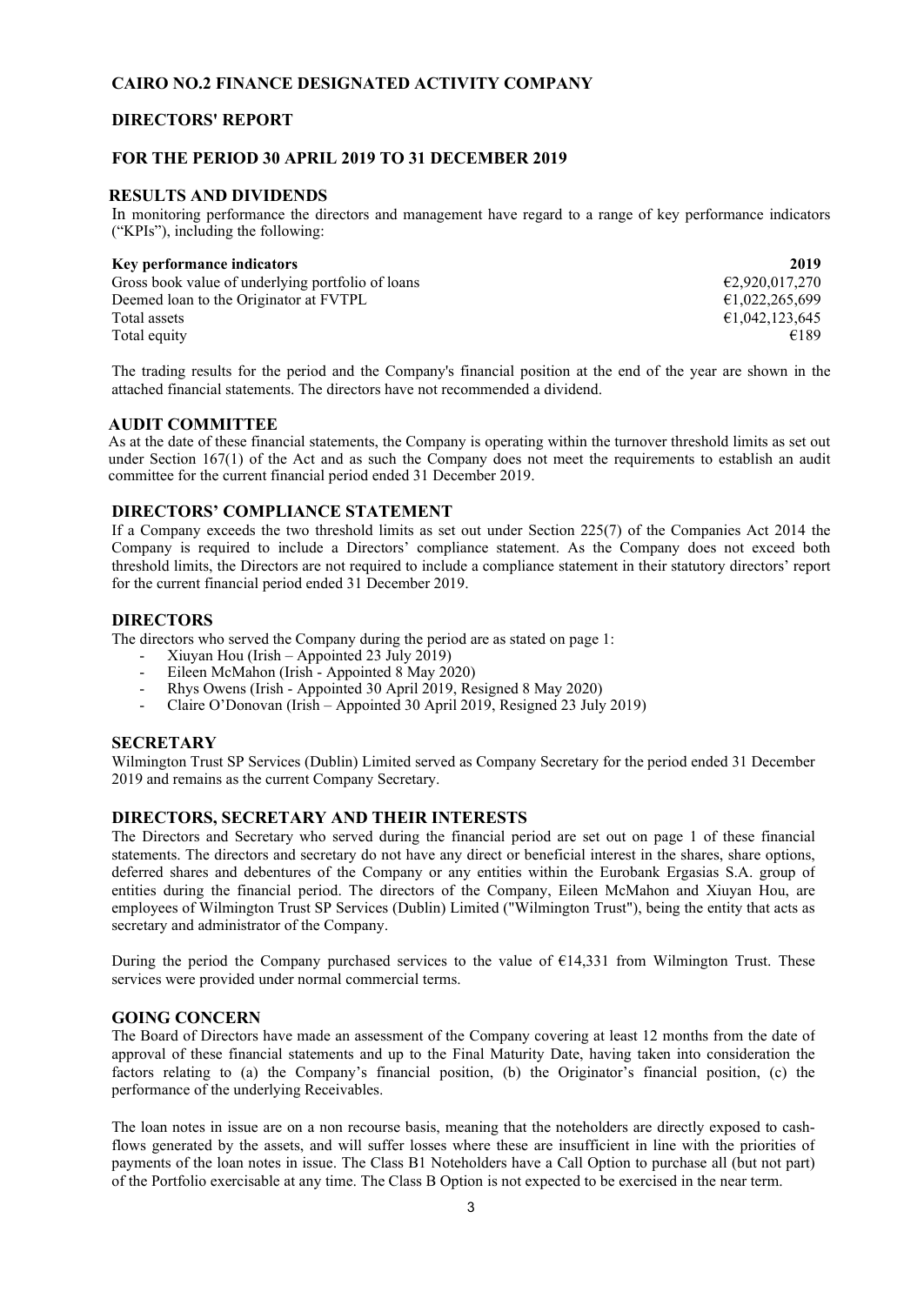#### **DIRECTORS' REPORT**

#### **FOR THE PERIOD 30 APRIL 2019 TO 31 DECEMBER 2019**

#### **GOING CONCERN (CONTINUED)**

The directors are satisfied that the financial statements of the Company can be prepared on a going concern basis. Please refer to note 1 of these financial statements for further information.

#### **ACCOUNTING RECORDS**

The Directors believe that they have complied with the requirements of Section 281 to 285 of the Companies Act 2014 with regard to keeping adequate accounting records by contracting service providers with appropriate expertise to provide adequate resources to the financial function. The accounting records of the Company are maintained at the registered office: Fourth Floor, 3 George's Dock, IFSC, Dublin 1, Ireland.

#### **MACROECONOMIC ENVIRONMENT AND PARENT COMPANY POSITION**

Eurobank Ergasias S.A. (the "Parent Company"/the "Group") has faced significant challenges over recent years and it still has a large non-performing loan portfolio. In addition, it is systemically linked to the Greek economy, which itself has had very significant and well publicised difficulties, including high unemployment and slow growth. Whilst the position of both the Parent Company and the Greek economy have improved, there remain challenges ahead as set out below, which are a potential uncertainty for the Parent Company.

The following risks and challenges of the Parent Company have been identified for the year ended 31 December 2019:

a) During 2020 and the first half of 2021, the outbreak of Covid-19 pandemic and the measures adopted to contain the spread of the virus defined the economic environment in Greece and globally. The improvement of the epidemiological situation in Greece following the progress of the vaccination programs in the second quarter of 2021 allowed the gradual re-opening of the suspended economic activities from early May 2021, which have created positive expectations among consumers and businesses about the economic outlook in months ahead. Based on Hellenic Statistical Authority's (ELSTAT) provisional data, the real GDP in the first quarter of 2021 registered a decrease of 2.3% on an annual basis (1st quarter 2020: 0.5% decrease), while the unemployment rate stood at 15% in June 2021 (June 2020: 17.8%). The European Commission (EC), in its summer economic forecasts (July 2021), estimates the real GDP growth rate in Greece for 2021 and 2022 at 4.3% and 6% respectively, while in accordance with its spring economic forecasts (May 2021), the unemployment rate is expected at 16.3% and 16.1% in 2021 and 2022 respectively. On the fiscal front, according to the Medium-term Budgetary Framework 2022–2025, the primary balance in 2021 and 2022 is expected to register a deficit of 7.1% and 0.5% of GDP respectively, as a result of the fiscal support measures, while the gross public debt is expected at 204.8% and 189.5% of GDP in 2021 and 2022 respectively. The deviation from the European Surveillance (ES) primary surplus target of 3.5% of GDP in 2020 and 2021 will not be considered a violation of Greece's commitments undertaken in the ES framework, as in March 2020 EC activated the general escape clause, allowing for non-permanent deviations from the agreed fiscal paths of the member- states due to the extraordinary health and economic distress caused by the pandemic.

In response to the Covid-19 outbreak, there has been an unprecedented monetary, fiscal and regulatory support to the economy and the banking system by both Greek Government and European authorities. According to the Medium-term Budgetary Framework 2022–2025, the Greek government's planned total measures aiming to address the economic and social effects of the Covid-19 pandemic will exceed  $\in$  41 billion of which  $\epsilon$  23.1 billion correspond to 2020,  $\epsilon$  15.8 billion to 2021, and  $\epsilon$  2.1 billion to 2022. On top of the above, the liquidity support for the Greek economy via the various EC, European Stability Mechanism (ESM), European Investment Bank (EIB), and European Investment Fund (EIF) initiatives announced in 2020 and 2021 exceeds  $\epsilon$  10 billion and includes among others, labour market stimulus, SMEs loans, and financing for climate action and sustainable development, backing in total more than  $\epsilon$  20 billion of investments, initiatives, and loans.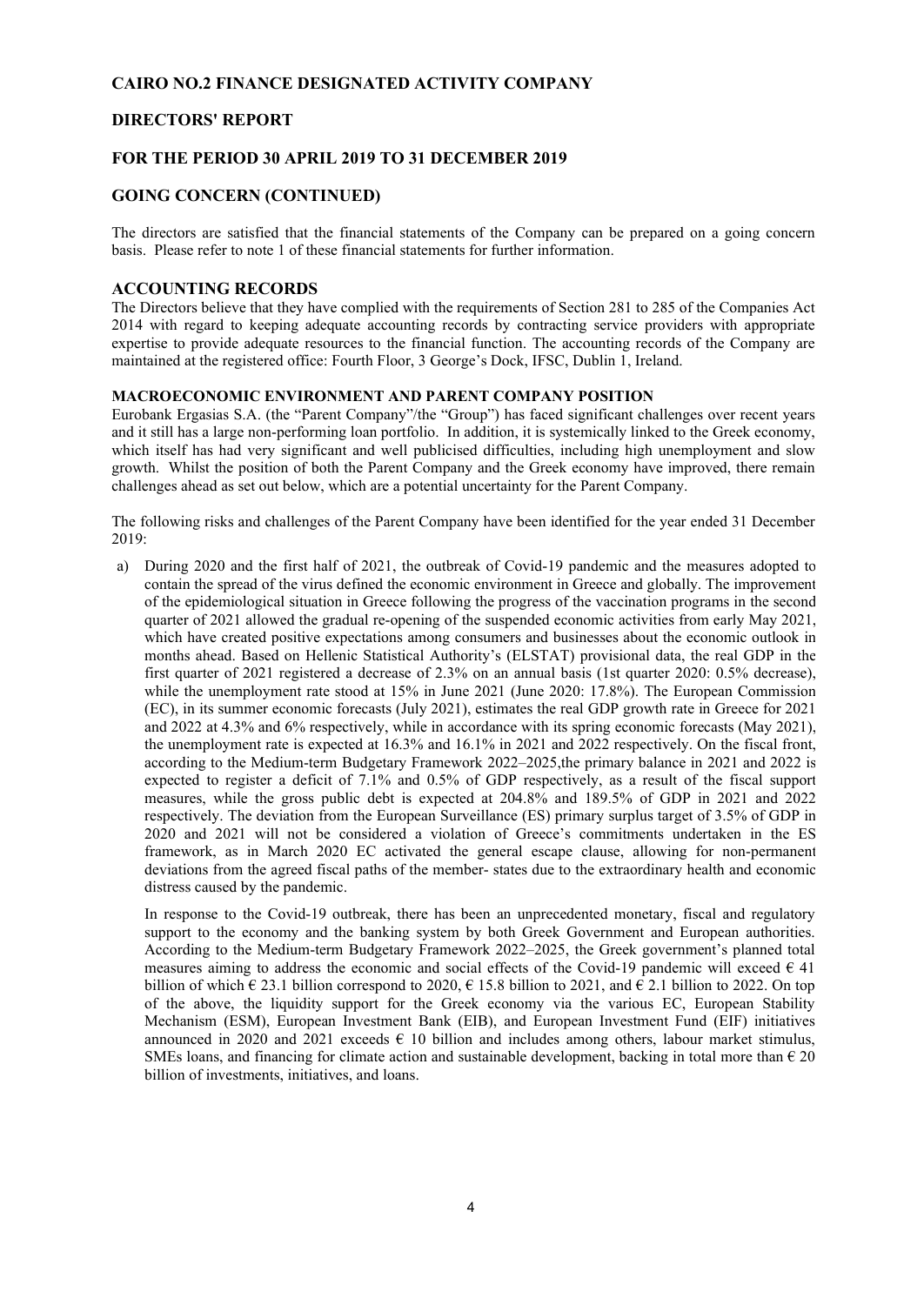#### **DIRECTORS' REPORT**

#### **FOR THE PERIOD 30 APRIL 2019 TO 31 DECEMBER 2019**

#### **MACROECONOMIC ENVIRONMENT AND PARENT COMPANY POSITION (CONTINUED)**

The Group is continuously monitoring the developments on the Covid-19 front and has increased its level of readiness, so as to accommodate decisions, initiatives and policies to protect its capital and liquidity standing as well as the fulfilment, to the maximum possible degree, of its strategic and business goals for the quarters ahead, focusing primarily on the support of its clients to overcome the challenging juncture, the mitigation of "cliff effects" post the moratoria expiration, the protection of its asset base and the resilience of its pre-provision profitability.

- b) The merger with Grivalia completed in May 2019 has further enhanced Eurobank's capital with the total CAD and the CET1 ratios amounting to 19.2% and 16.7% respectively as at 31 December 2019. The net profit attributable to shareholders amounted to  $\epsilon$  127 million ( $\epsilon$  257 million net profit from continuing operations before  $\epsilon$  66 million restructuring costs after tax and  $\epsilon$  62 million goodwill impairment) for the year ended 31 December 2019.
- c) n 2019, the Group, after completing in September the sale of 95% of the mezzanine and junior notes of a separate securitization of a residential mortgage loan portfolio with a gross book value of ca.  $\epsilon$  2 billion (project Pillar comprising primarily of non performing exposures ("NPE")) and executing its organic NPE reduction strategy, managed to decrease its NPEs at amortised cost by  $\epsilon$  3.7 billion to  $\epsilon$  13.0 billion, driving the NPE ratio to 29% (2018: 37%). Non Performing Exposures are the Group's material exposures which are more than 90 days past-due or for which the debtor is assessed as unlikely to pay its credit obligations in full without realization of collateral, regardless of the existence of any past due amount or the number of days past due.The Greek government in order to support the reduction of non-performing loans (NPL) of banks designed an asset protection scheme ('APS'), approved by European Commission in October 2019, to assist them in securitizing and moving non-performing loans off their balance sheets. In December 2019 the Bank, following the enactment of the 'APS' law and its decision to opt-in for all the senior notes of the Cairo transaction, has entered into binding agreements for: a) the sale of 20% of the mezzanine and the minimum required percentage (as per 'APS') of junior notes of a securitization of a mixed assets portfolio with a gross book value of ca.  $\epsilon$  7.5 billion (project Cairo comprising primarily NPEs) and b) the sale of a majority stake in Financial Planning Services S.A. (FPS), the licensed 100%-owned loan servicer of Eurobank (project Europe). In June 2020 the sale was completed. Upon the sale, the Bank ceased to control the Company.

In making the going concern assessment for the Company, the directors of the Company, in addition to the above have also considered the ILAAP (Internal Liquidity Adequacy Assessment Process) and the Class B1 Call Option. The liquidity stress tests results indicate that the Bank has adequate liquidity buffer to cover all the potential outflows that could occur in all scenarios both in the short term (1 month horizon) and in the medium term (1 year horizon). The Class B1 Noteholders have a Call Option to purchase all (but not part) of the Portfolio exercisable at any time. It is not anticipated that the call option will be exercised in the near future.

#### **POLITICAL DONATIONS**

The Company made no political donations during the period ended 31 December 2019.

#### **RELEVANT AUDIT INFORMATION**

The Directors believe they have taken all steps necessary to make themselves aware of any relevant audit information and have established that the Company's statutory auditors are aware of that information. In so far as they are aware, there is no relevant audit information of which the Company's statutory auditors are unaware.

#### **KEY PERFORMANCE INDICATORS**

The key financial performance indicators of the business are considered to be the credit quality of the underlying loans as detailed in note 7, the Company's cash position and the credit enhancements in place. For information on financial risk management, please refer to note 14 of these financial statements.

#### **FUTURE DEVELOPMENTS**

No changes are expected to the company's operations in the future as the company's operations are governed by the transaction documents. The future performance of the Company depends on the performance of the loan portfolio. For information on financial risk management, please refer to note 14 of these financial statements.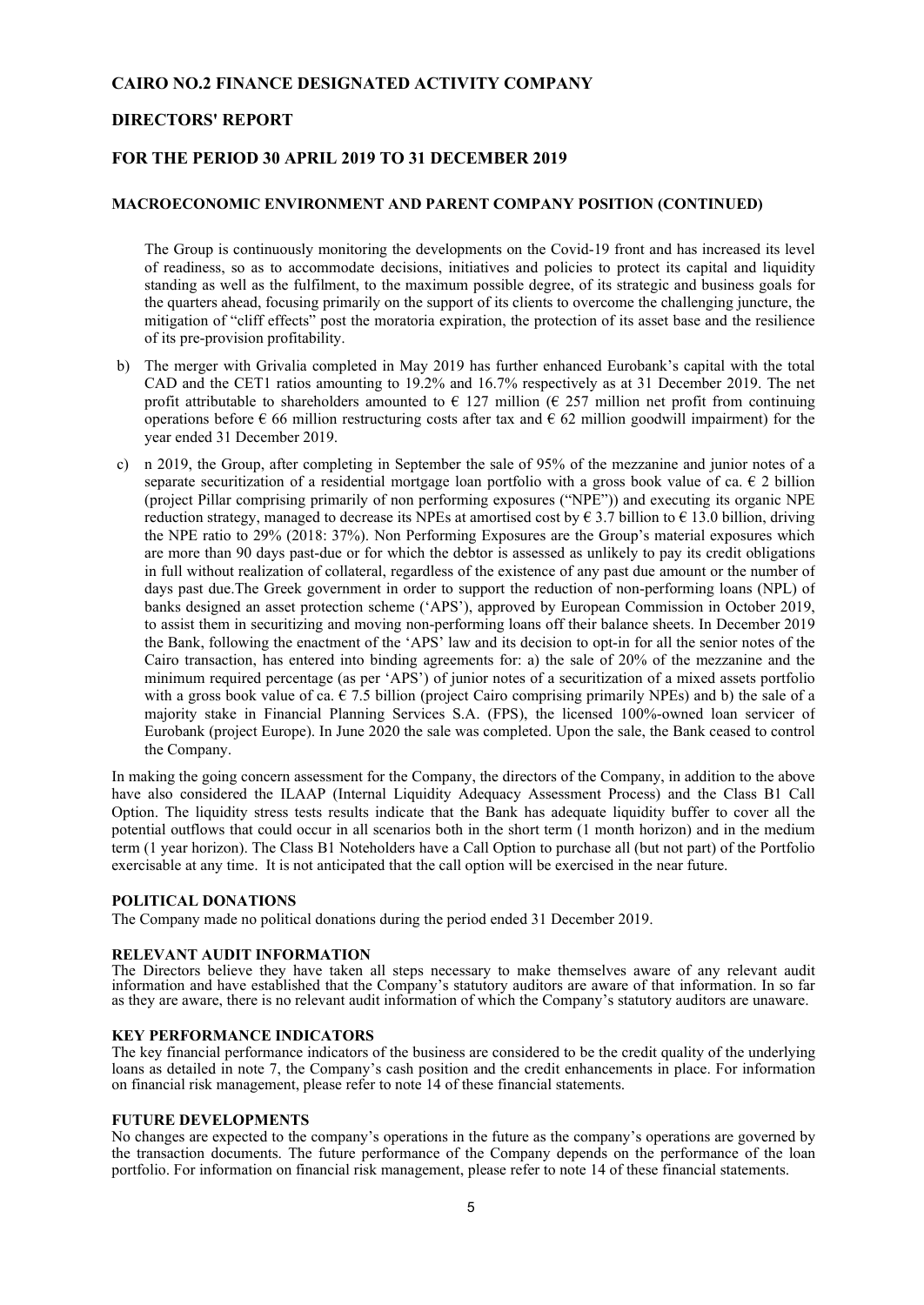## **DIRECTORS' REPORT**

#### **FOR THE PERIOD 30 APRIL 2019 TO 31 DECEMBER 2019**

#### **SUBSEQUENT EVENTS**

Details of significant events affecting the Company which have taken place since the end of the reporting period are disclosed in note 16.

#### **INDEPENDENT AUDITOR**

KPMG, Chartered Accountants and Statutory Audit Firm was appointed as auditor in accordance with section 383 (2) of the Companies Act 2014. They have indicated their willingness to continue in office in accordance with section 383(2) of the Companies Act 2014.

This report was approved by the board of directors on 20 December 2021 and signed on behalf of the board by:

Eileen McMahon Xiuyan Hou Director Director

\_\_\_\_\_\_\_\_\_\_\_\_\_\_\_\_\_\_\_\_\_\_\_\_\_\_\_ \_\_\_\_\_\_\_\_\_\_\_\_\_\_\_\_\_\_\_\_\_\_\_\_\_\_\_\_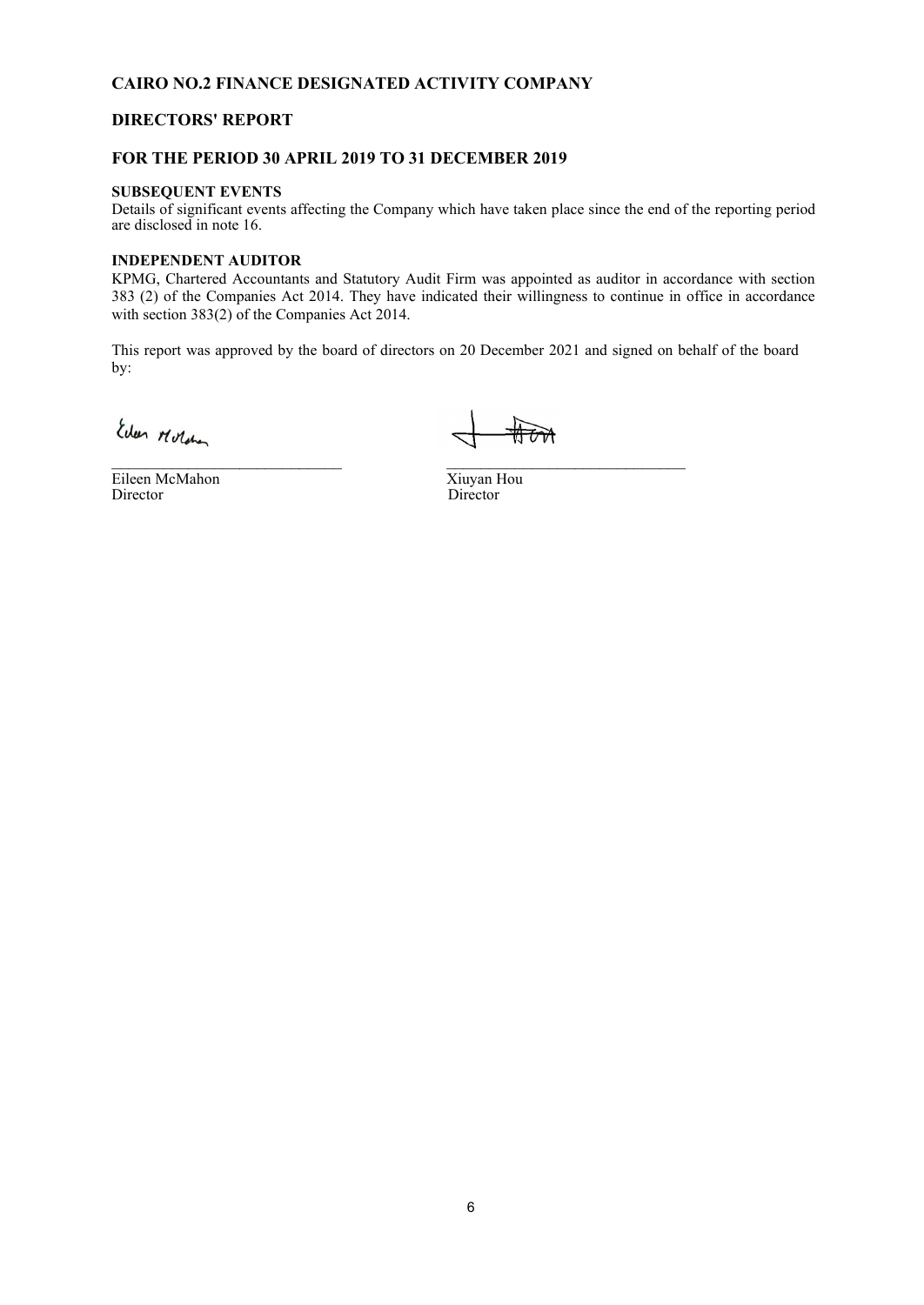#### **STATEMENT OF DIRECTORS' RESPONSIBILITIES IN RESPECT OF THE DIRECTORS' REPORT AND THE FINANCIAL STATEMENTS**

#### **FOR THE PERIOD 30 APRIL 2019 TO 31 DECEMBER 2019**

The directors are responsible for preparing the Annual Report and the financial statements in accordance with applicable law and regulations.

Company law requires the directors to prepare financial statements for each financial period. Under that law the directors have prepared the financial statements in accordance with International Financial Reporting Standards (IFRSs) as adopted by the European Union and applicable law.

Under company law the directors must not approve the financial statements unless they are satisfied that they give a true and fair view of the assets, liabilities and financial position of the Company and of its profit or loss of the company for that period. In preparing the financial statements, the directors are required to:

- select suitable accounting policies and then apply them consistently;
- make judgements and accounting estimates that are reasonable and prudent;
- state whether applicable Accounting Standards have been followed, subject to any material departures disclosed and explained in the financial statements;
- assess the Company's ability to continue as a going concern, disclosing, as applicable, matters related to going concern; and
- use the going concern basis of accounting unless they either intend to liquidate the Company or to ease operations, or have no realistic alternative but to do so.

The directors are responsible for keeping adequate accounting records which disclose with reasonable accuracy at any time the assets, liabilities, financial position and profit or loss of the Company and enable them to ensure that its financial statements comply with the Companies Act 2014. They are responsible for such internal controls as they determine is necessary to enable the preparation of financial statements that are free from material misstatement, whether due to fraud or error, and have general responsibility for taking such steps as are reasonably open to them to safeguard the assets of the Company and to prevent and detect fraud and other irregularities. The directors are also responsible for preparing a directors' report that complies with the requirements of the Companies Act 2014.

Signed on behalf of the Board

Eileen McMahon Xiuyan Hou<br>Director Director Director

\_\_\_\_\_\_\_\_\_\_\_\_\_\_\_\_\_\_\_\_\_\_\_\_\_\_\_ \_\_\_\_\_\_\_\_\_\_\_\_\_\_\_\_\_\_\_\_\_\_\_\_\_\_\_\_

Director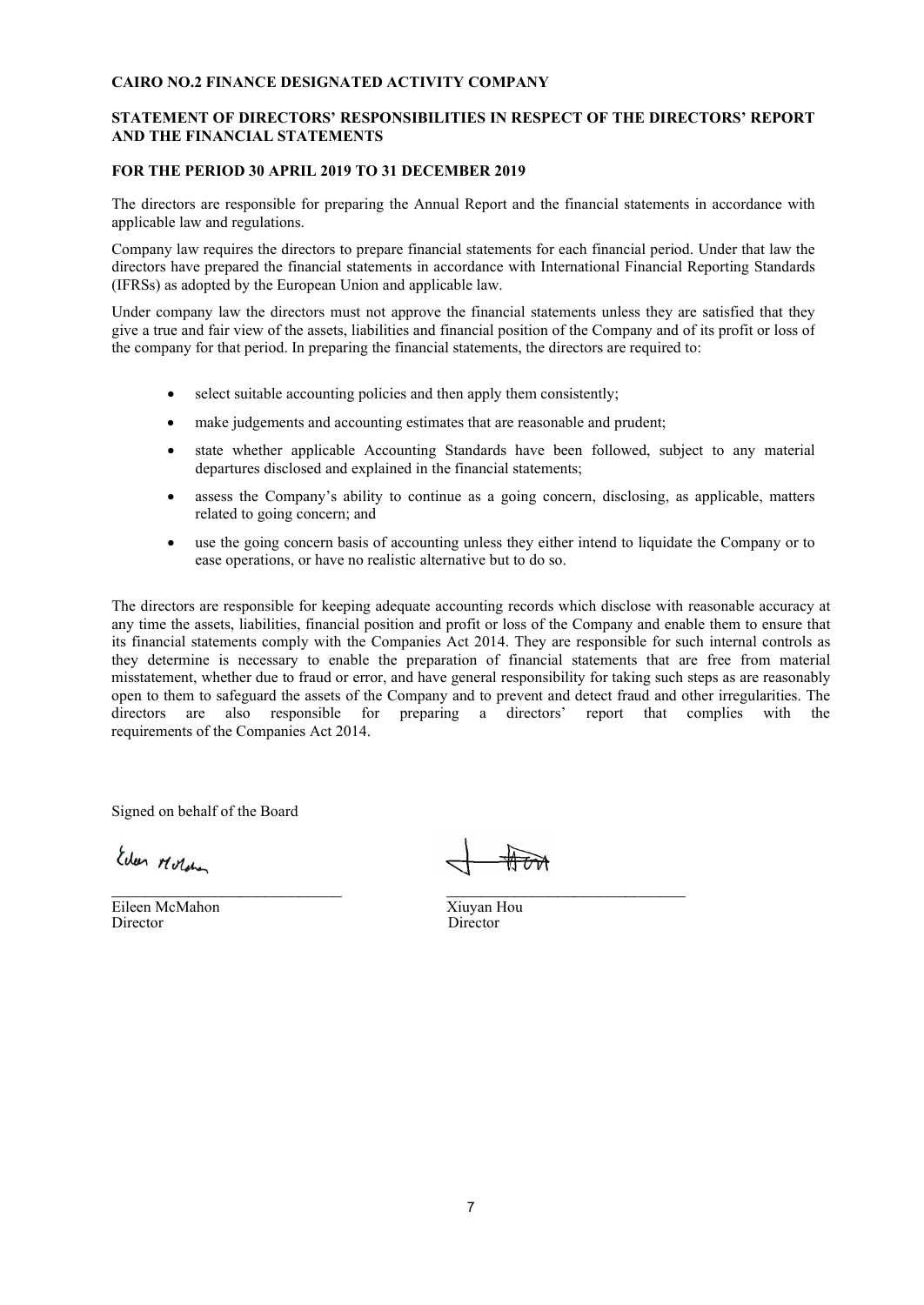

**KPMG Audit** 1 Harbourmaster Place **IFSC** Dublin 1 D01 F6F5 Ireland

## **INDEPENDENT AUDITOR'S REPORT TO THE MEMBERS OF CAIRO NO.2 FINANCE DESIGNATED ACTIVITY COMPANY**

## **Report on the audit of the financial statements**

#### *Opinion*

We have audited the financial statements of Cairo No.2 Finance Designated Activity Company ('the Company') for the period from 30 April 2019 to 31 December 2019 set out on pages 13 to 34, which comprise the Statement of Comprehensive Income, Statement of Financial Position, Statement of Changes in Equity, Statement of Cash Flows and related notes, including the summary of significant accounting policies set out in note 1. The financial reporting framework that has been applied in their preparation is Irish Law and International Financial Reporting Standards (IFRS) as adopted by the European Union.

In our opinion, the accompanying financial statements:

- give a true and fair view of the assets, liabilities and financial position of the Company as at 31 December 2019 and of its profit for the period then ended;
- **•** have been properly prepared in accordance with IFRS as adopted by the European Union; and
- **•** have been properly prepared in accordance with the requirements of the Companies Act 2014.

#### *Basis for opinion*

We conducted our audit in accordance with International Standards on Auditing (Ireland) (ISAs (Ireland)) and applicable law. Our responsibilities under those standards are further described in the Auditor's responsibilities for the audit of the financial statements section of our report. We have fulfilled our ethical responsibilities under, and we remained independent of the Company in accordance with ethical requirements that are relevant to our audit of financial statements in Ireland, including the Ethical Standard issued by the Irish Auditing and Accounting Supervisory Authority (IAASA), as applied to listed entities.

We believe that the audit evidence we have obtained is sufficient and appropriate to provide a basis for our opinion.

#### **Key audit matters: our assessment of risks of material misstatement**

Key audit matters are those matters that, in our professional judgment, were of most significance in the audit of the financial statements and include the most significant assessed risks of material misstatement (whether or not due to fraud) identified by us, including those which had the greatest effect on: the overall audit strategy; the allocation of resources in the audit; and directing the efforts of the engagement team. These matters were addressed in the context of our audit of the financial statements as a whole, and in forming our opinion thereon, and we do not provide a separate opinion on these matters.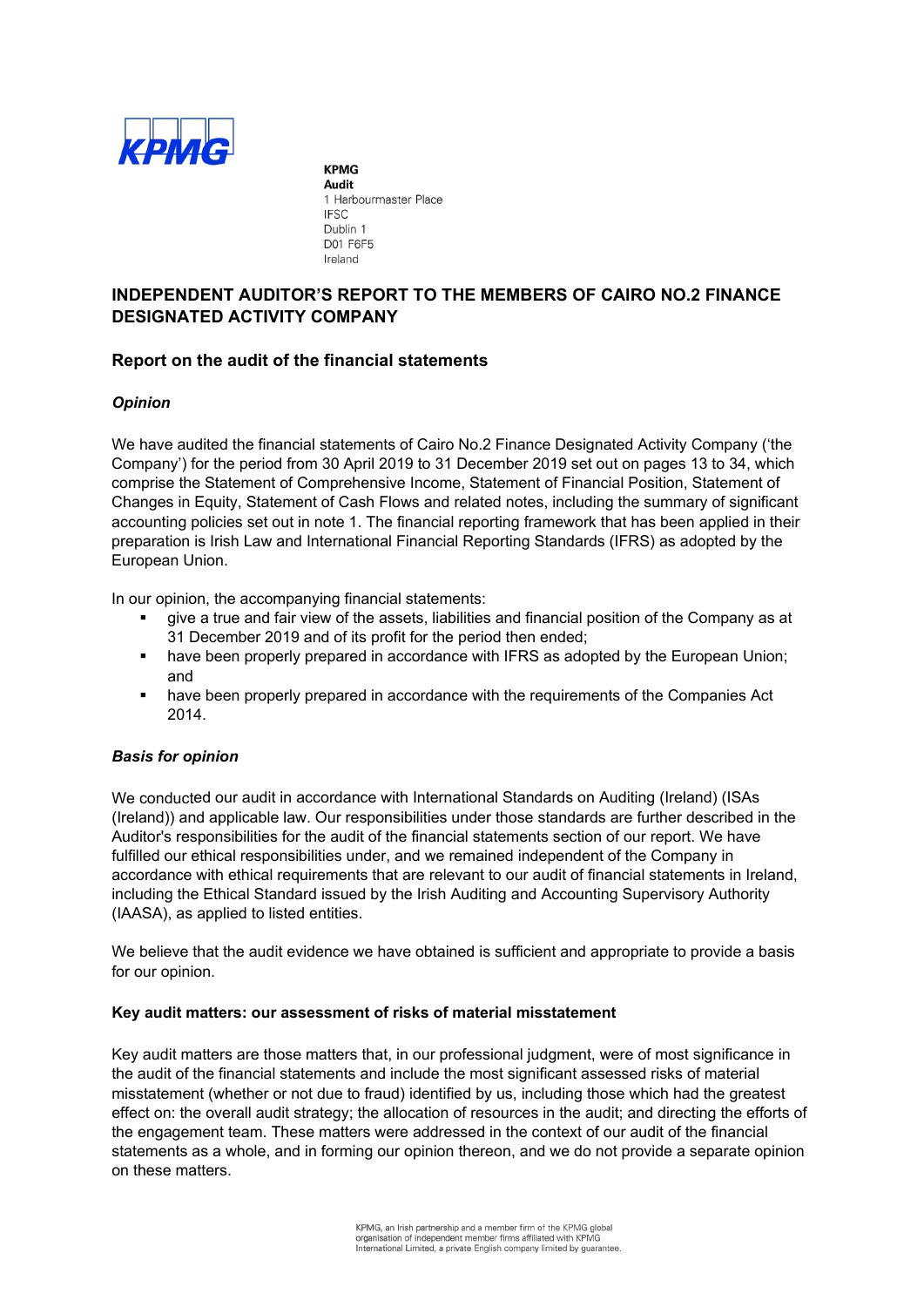

## **Report on the audit of the financial statements (continued)**

#### **Key audit matters: our assessment of risks of material misstatement (continued)**

In arriving at our audit opinion above, the key audit matters were as follows:

**Valuation of Financial Instruments: Deemed Loan to the Originator at fair value through profit and loss (€1,022,265,699) & Loan notes in issue designated at fair value through profit and loss (€1,040,288,067)**

*Refer to page 19-22 (accounting policy) and pages 24-27 & 28-31 (financial disclosures)*

Valuation of Deemed loan to the Originator at fair value through profit and loss ('Deemed loan') and Loan notes in issue designated at fair value through profit and loss ('Loan notes') are considered to be key audit matters.

The Deemed loan represents 98% of the value of the Company's total assets. The Loan notes represent 99% of the total equity and liabilities of the Company. Due to their materiality in the context of the financial statements as a whole, valuation of the Deemed loan and Loan notes issued is considered to be one of the areas of most significance to the audit of the financial statements.

Deemed loan & Loan notes are classified as Level 3 in the fair value hierarchy and their fair values include unobservable inputs.

There is a significant risk relating to valuation of these financial instruments given the judgemental nature of some of the inputs used in the valuation techniques used to determine the fair value.

#### **The key audit matter How the matter was addressed in our audit**

Our audit procedures included but were not limited to:

- Obtaining and documenting an understanding of the valuation methodologies, valuation processes and testing the design and implementation of the relevant controls therein;
- Inspecting the calculation of the fair value of the Deemed loan and Loan notes as prepared by Eurobank Ergasias SA (the Bank) and agreeing to the financial statements;
- Understanding the nature of underlying loan portfolio and the associated credit and valuation risk;
- Corroborating the binding third-party sale price of the Loan notes to supporting documents;
- Assessing the appropriateness of management's assumptions used to determine fair value; and
- Considering the adequacy of the Company's disclosures in relation to: the use of judgements and estimates in determining the fair value; the Company's valuation policies adopted; and fair value disclosures in note 7, 11 and 14 to the financial statements for compliance with relevant accounting standards.

Based on evidence obtained, we found that the judgement and estimates relating to the valuations of the Deemed loan and Loan notes are reasonable.

No material misstatements were noted as part of our testing.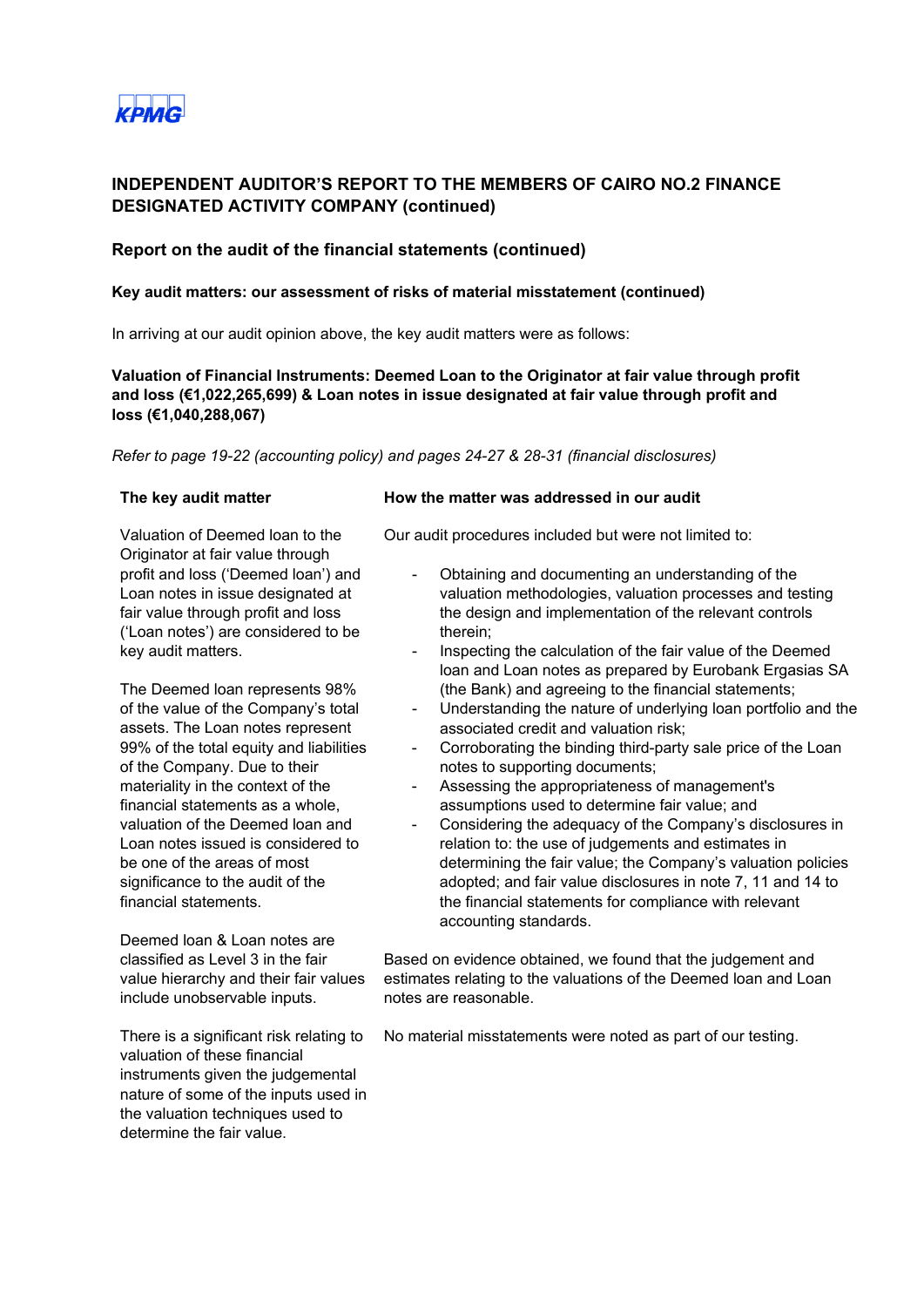

## **Report on the audit of the financial statements (continued)**

#### **Our application of materiality and an overview of the scope of our audit**

Materiality for the Company's financial statements as a whole was set as €10.42 million determined with reference to a benchmark of the Company's total assets, of which it represents 1% as at 31 December 2019. We consider total assets to be one of the principal considerations for members of the Company in assessing the financial performance of the Company.

We agreed to report to the Directors any corrected or uncorrected identified misstatements exceeding €0.52 million, in addition to other identified misstatements that warranted reporting on qualitative grounds.

Our audit of the Company was undertaken to the materiality level specified above and was all performed by one engagement team in Dublin.

#### *We have nothing to report on going concern*

We are required to report to you if we have concluded that the use of the going concern basis of accounting is inappropriate or there is an undisclosed material uncertainty that may cast significant doubt over the use of that basis for a period of at least twelve months from the date of approval of the financial statements. We have nothing to report in these respects.

#### *Other information*

The directors are responsible for the other information presented in the Annual Report together with the financial statements. The other information comprises the information included in the directors' report and Statement of Directors' responsibilities. The financial statements and our auditor's report thereon do not comprise part of the other information. Our opinion on the financial statements does not cover the other information and, accordingly, we do not express an audit opinion or, except as explicitly stated below, any form of assurance conclusion thereon.

Our responsibility is to read the other information and, in doing so, consider whether, based on our financial statements audit work, the information therein is materially misstated or inconsistent with the financial statements or our audit knowledge. Based solely on that work we have not identified material misstatements in the other information.

Based solely on our work on the other information, we report that:

- we have not identified material misstatements in the directors' report;
- in our opinion, the information given in the directors' report is consistent with the financial statements;
- in our opinion, the directors' report has been prepared in accordance with the Companies Act 2014.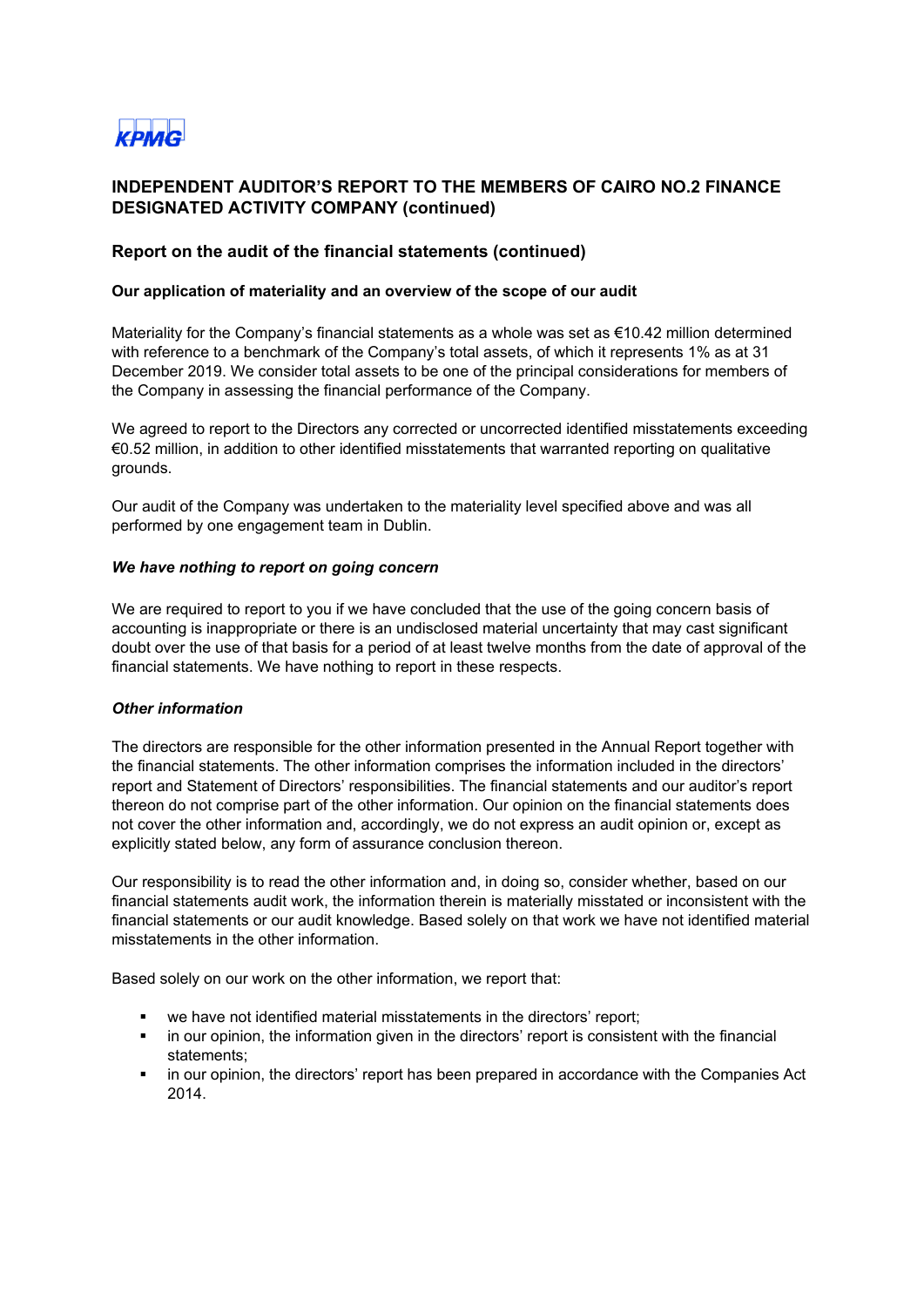

#### **Report on the audit of the financial statements (continued)**

#### *Our opinions on other matters prescribed the Companies Act 2014 are unmodified*

We have obtained all the information and explanations which we consider necessary for the purpose of our audit.

In our opinion, the accounting records of the Company were sufficient to permit the financial statements to be readily and properly audited and the Company's financial statements are in agreement with the accounting records.

#### *We have nothing to report on other matters on which we are required to report by exception*

The Companies Act 2014 requires us to report to you if, in our opinion, the disclosures of directors' remuneration and transactions required by Sections 305 to 312 of the Act are not made.

#### **Respective responsibilities and restrictions on use**

#### *Directors' responsibilities*

As explained more fully in their statement set out on page 7, the directors are responsible for: the preparation of the financial statements including being satisfied that they give a true and fair view; such internal control as they determine is necessary to enable the preparation of financial statements that are free from material misstatement, whether due to fraud or error; assessing the Company's ability to continue as a going concern, disclosing, as applicable, matters related to going concern; and using the going concern basis of accounting unless they either intend to liquidate the Company or to cease operations, or have no realistic alternative but to do so.

#### *Auditor's responsibilities*

Our objectives are to obtain reasonable assurance about whether the financial statements as a whole are free from material misstatement, whether due to fraud or error, and to issue an auditor's report that includes our opinion. Reasonable assurance is a high level of assurance, but is not a guarantee that an audit conducted in accordance with ISAs (Ireland) will always detect a material misstatement when it exists. Misstatements can arise from fraud or error and are considered material if, individually or in the aggregate, they could reasonably be expected to influence the economic decisions of users taken on the basis of these financial statements.

A fuller description of our responsibilities is provided on IAASA's website at [https://www.iaasa.ie/getmedia/b2389013-1cf6-458b-9b8f](https://www.iaasa.ie/getmedia/b2389013-1cf6-458b-9b8f-a98202dc9c3a/Description_of_auditors_responsiblities_for_audit.pdf)[a98202dc9c3a/Description\\_of\\_auditors\\_responsiblities\\_for\\_audit.pdf.](https://www.iaasa.ie/getmedia/b2389013-1cf6-458b-9b8f-a98202dc9c3a/Description_of_auditors_responsiblities_for_audit.pdf)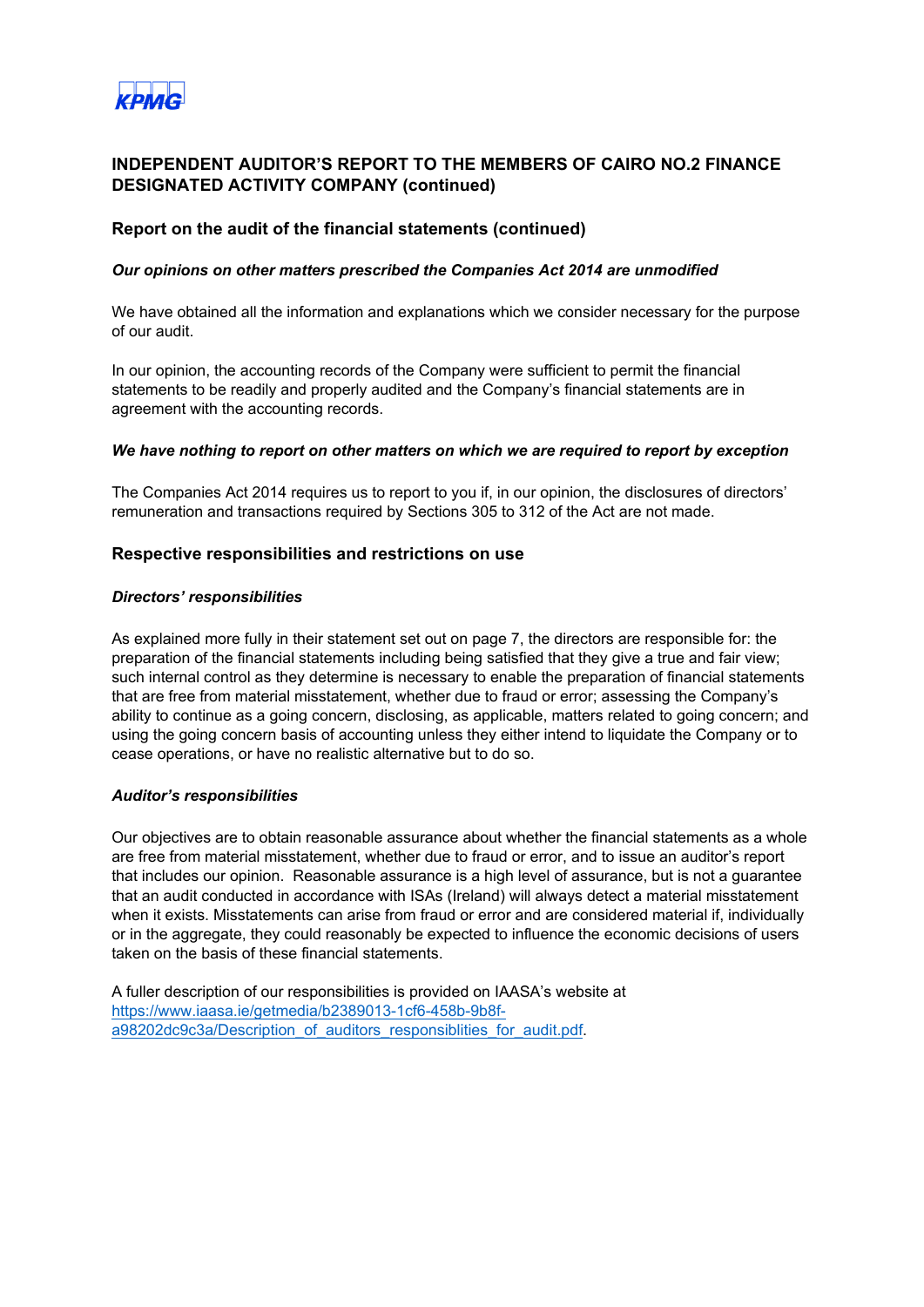

## **Respective responsibilities and restrictions on use (continued)**

## *The purpose of our audit work and to whom we owe our responsibilities*

Our report is made solely to the Company's members, as a body, in accordance with Section 391 of the Companies Act 2014. Our audit work has been undertaken so that we might state to the Company's members those matters we are required to state to them in an auditor's report and for no other purpose. To the fullest extent permitted by law, we do not accept or assume responsibility to anyone other than the Company and the Company's members, as a body, for our audit work, for our report, or for the opinions we have formed.

**Shahnawaz Mirza 21 December 2021** 

**for and on behalf of KPMG Chartered Accountants, Statutory Audit Firm** *1 Harbourmaster Place IFSC Dublin 1 Ireland*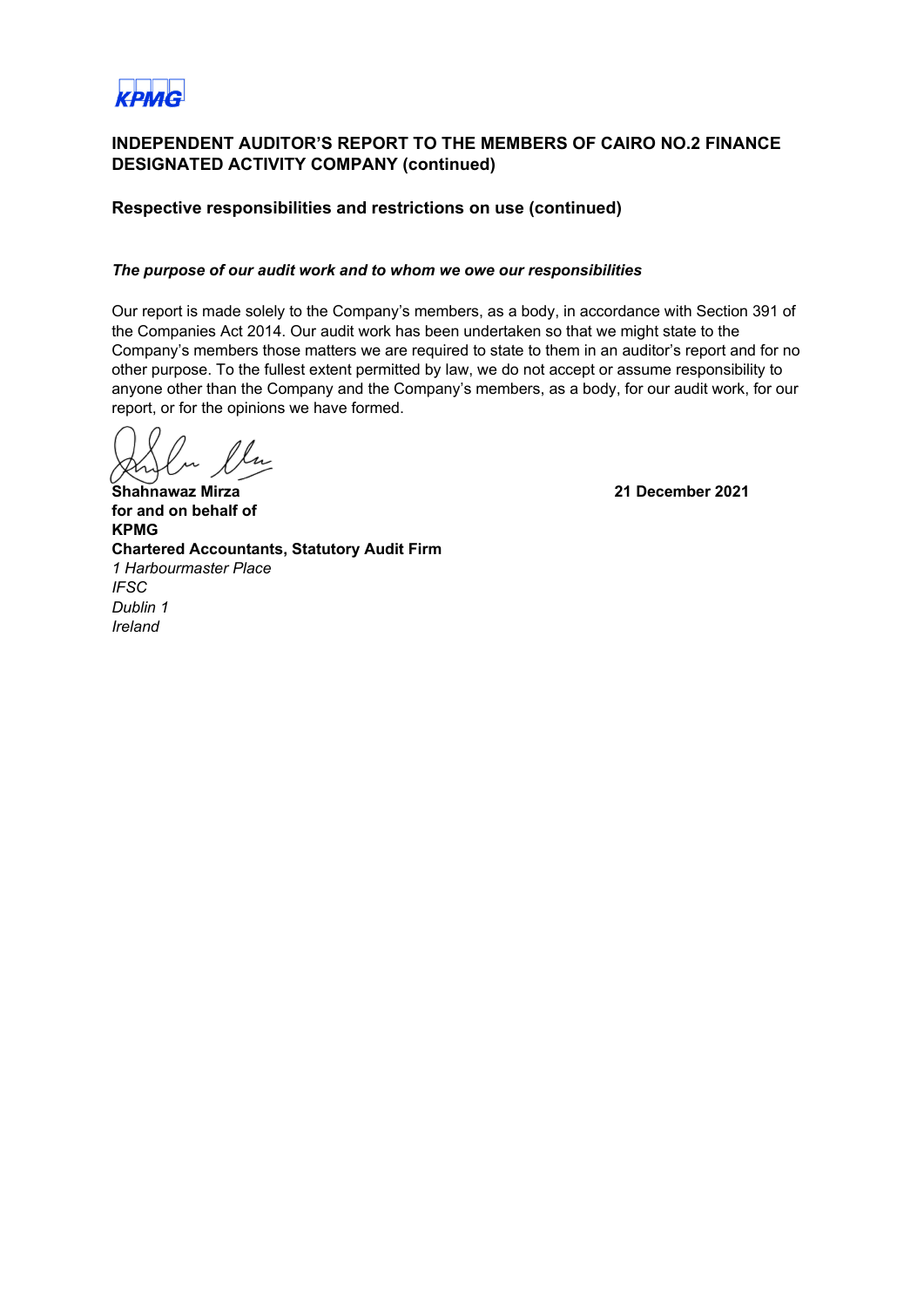## **STATEMENT OF COMPREHENSIVE INCOME**

## **FOR THE PERIOD 30 APRIL 2019 TO 31 DECEMBER 2019**

|                                                       | <b>Note</b>    | Period 30 April<br>2019 to 31<br>December 2019<br>€ |
|-------------------------------------------------------|----------------|-----------------------------------------------------|
| Net gains from financial assets at FVTPL              | 3              | 7,663,852                                           |
| Net loss on financial liabilities designated at FVTPL | $\overline{4}$ | (3,252,686)                                         |
|                                                       |                | 4,411,166                                           |
| Administrative expenses                               | 5              | (4,410,916)                                         |
| Profit before tax                                     |                | <b>250</b>                                          |
| Income tax charge                                     | 6              | (62)                                                |
| Profit after tax                                      |                | 188                                                 |
| Other comprehensive income                            |                |                                                     |
| Total comprehensive income for the period             |                | 188                                                 |

The result for the period was derived from continuing operations.

The accompanying notes form part of these financial statements.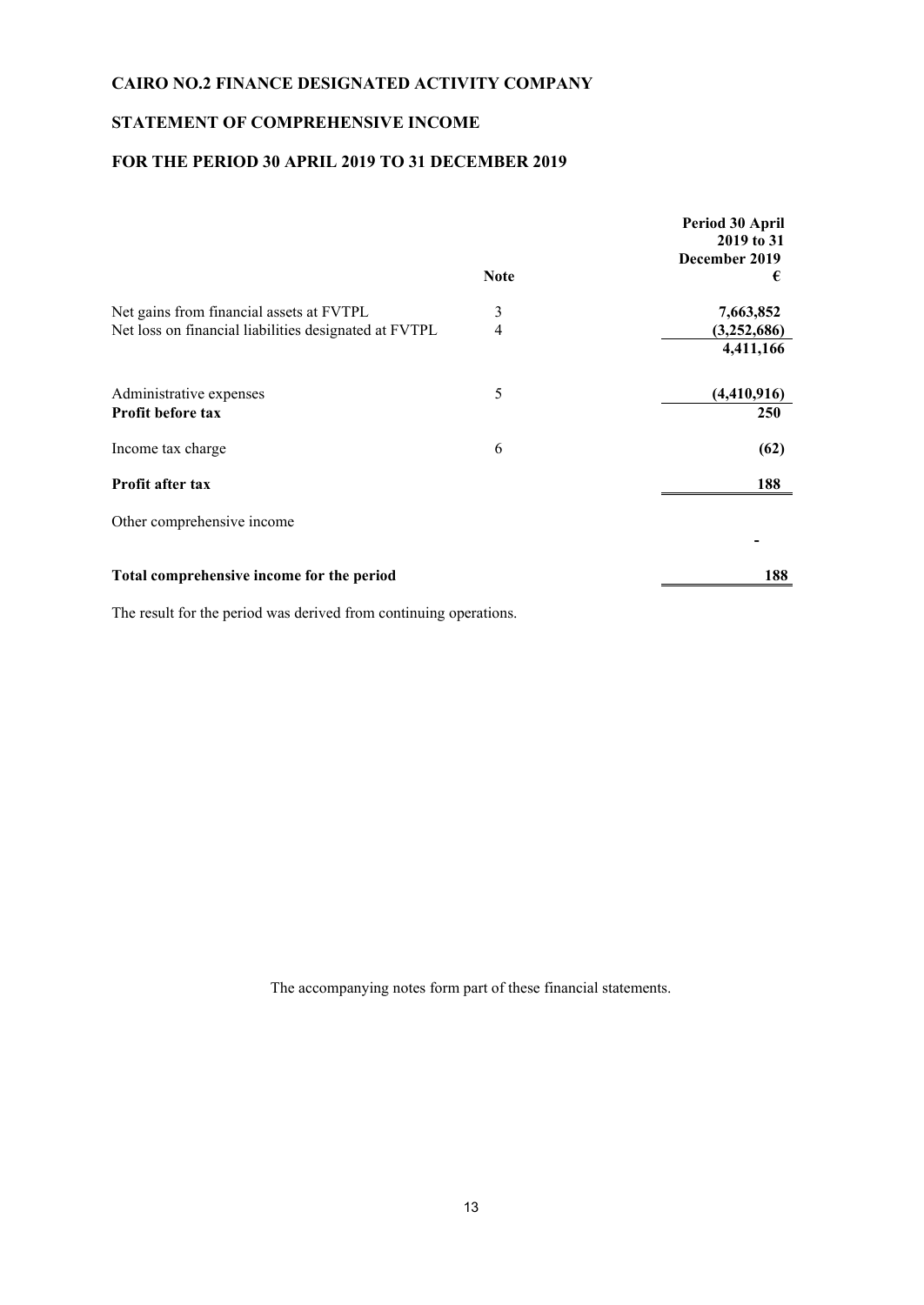## **STATEMENT OF FINANCIAL POSITION**

## **AS AT 31 DECEMBER 2019**

|                                         |             | 2019          |
|-----------------------------------------|-------------|---------------|
|                                         | <b>Note</b> | €             |
| <b>Assets</b>                           |             |               |
| Deemed Loan to the Originator at FVTPL  | 7           | 1,022,265,699 |
| Other receivables                       | 8           | 232,982       |
| Restricted cash                         | 9           | 8,000,000     |
| Cash and cash equivalents               | 9           | 11,624,964    |
| <b>Total assets</b>                     |             | 1,042,123,645 |
| <b>Equity</b>                           |             |               |
| Share capital                           | 10          |               |
| Retained earnings                       |             | 188           |
| <b>Total equity</b>                     |             | 189           |
| <b>Liabilities</b>                      |             |               |
| Loan notes in issue designated at FVTPL | 11          | 1,040,288,067 |
| Other liabilities                       | 12          | 1,835,389     |
| <b>Total liabilities</b>                |             | 1,042,123,456 |
| <b>Total equity and liabilities</b>     |             | 1,042,123,645 |

Approved by the board and authorised for issue on 20 December 2021.

Eileen McMahon<br>Director

\_\_\_\_\_\_\_\_\_\_\_\_\_\_\_\_\_\_\_\_\_\_\_\_\_\_\_ \_\_\_\_\_\_\_\_\_\_\_\_\_\_\_\_\_\_\_\_\_\_\_\_\_\_\_\_

Xiuyan Hou<br>Director

The accompanying notes form part of these financial statements.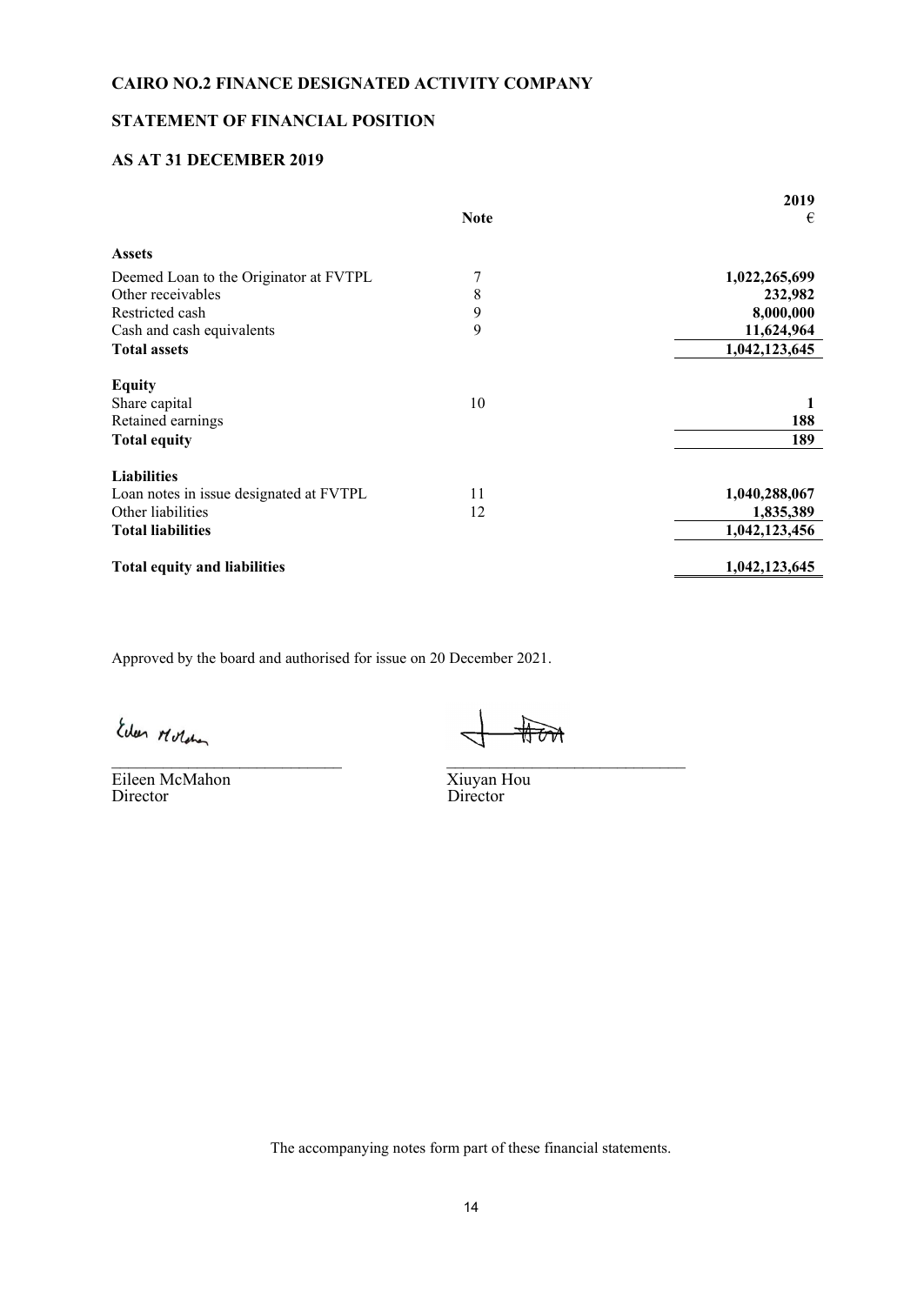## **STATEMENT OF CHANGES IN EQUITY**

## **FOR THE PERIOD 30 APRIL 2019 TO 31 DECEMBER 2019**

|                                                      | <b>Share</b><br>Capital | Retained |     | Total<br>Equity |
|------------------------------------------------------|-------------------------|----------|-----|-----------------|
|                                                      |                         | Earnings |     |                 |
|                                                      |                         |          |     |                 |
| Share issue at incorporation on 30 April 2019        |                         | ۰        |     |                 |
| Profit for the period and total comprehensive income |                         | 188      | 188 |                 |
| <b>Balance as at 31 December 2019</b>                |                         | 188      | 189 |                 |

The accompanying notes form part of these financial statements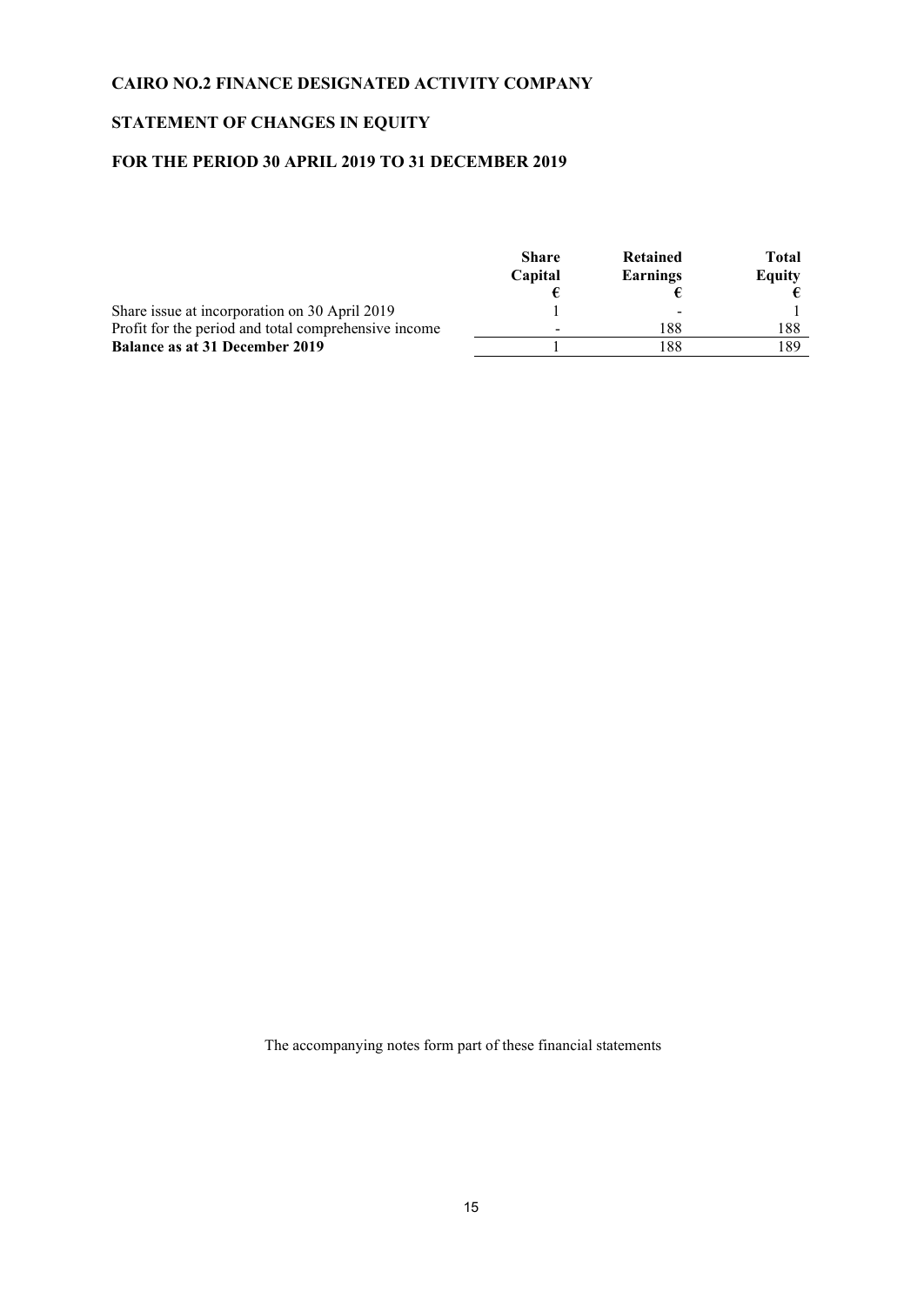## **STATEMENT OF CASH FLOWS**

## **FOR THE PERIOD 30 APRIL 2019 TO 31 DECEMBER 2019**

|                                                       | <b>Notes</b> | Period 30 April 2019<br>to 31 December 2019<br>€ |
|-------------------------------------------------------|--------------|--------------------------------------------------|
| Cash flows from operating activities                  |              |                                                  |
| Profit after tax                                      |              | 188                                              |
| Adjustments for:                                      |              |                                                  |
| Net gain from financial assets at FVTPL               | 3            | (7,663,852)                                      |
| Net loss on financial liabilities designated at FVTPL | 4            | 3,252,686                                        |
| Net cash flow before working capital changes          |              | (4,410,978)                                      |
| Other receivables                                     |              | (232,982)                                        |
| Other liabilities                                     |              | 1,835,389                                        |
| Net cash used in operating activities                 |              | (2,808,571)                                      |
| Cash flows from investing activities                  |              |                                                  |
| Coupon income received                                |              | 7,663,852                                        |
| Proceeds from deemed loan repurchases                 |              | 7,296,588                                        |
| Proceeds from deemed loan collections                 | 7            | 17,034,048                                       |
| Movement to restricted cash accounts                  |              | (8,000,000)                                      |
| Net cash generated from investing activities          |              | 23,994,488                                       |
| <b>Cash flows from financing activities</b>           |              |                                                  |
| Coupon expense paid                                   |              | (9,560,954)                                      |
| Issue of share capital                                | 10           |                                                  |
| Net cash used in financing activities                 |              | (9,560,953)                                      |
|                                                       |              |                                                  |
| Net increase in cash and cash equivalents             |              | 11,624,964                                       |
| Cash and cash equivalents at start of period          |              |                                                  |
| Cash and cash equivalents at end of period            | 9            | 11,624,964                                       |

The accompanying notes form part of these financial statements.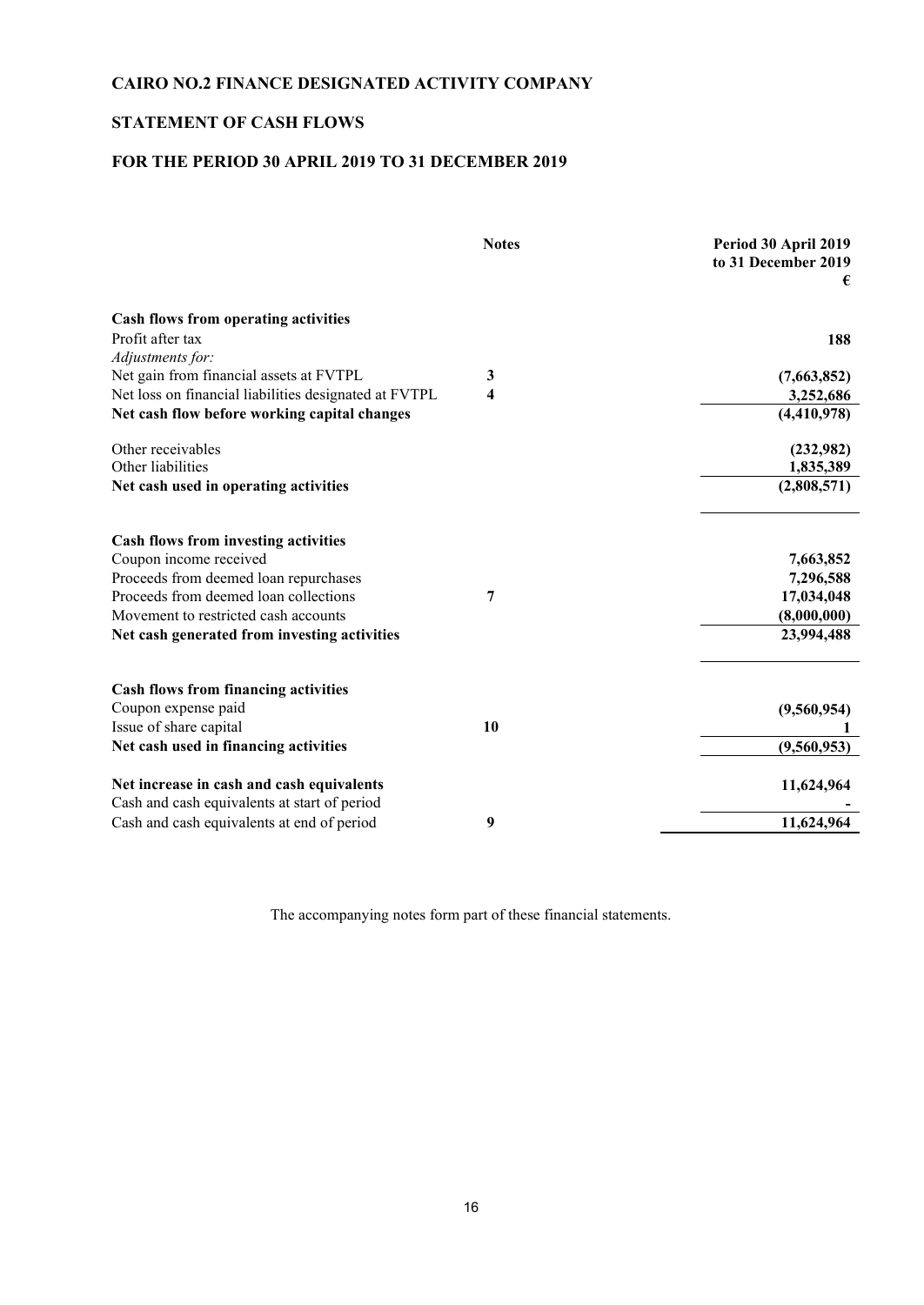#### **NOTES TO THE FINANCIAL STATEMENTS**

#### **FOR THE PERIOD 30 APRIL 2019 TO 31 DECEMBER 2019**

#### **1. PRINCIPAL ACCOUNTING POLICIES**

#### **General information**

Cairo No.2 Finance DAC is domiciled in Ireland with registered number 649096 and its registered office is as outlined on page 1 of this document. The principal activity of the Company is to act as a receivable finance facility structure that holds the legal title to a portfolio of loans (predominantly non-performing) originated by Eurobank Ergasias (the "Originator"). The portfolio of loans was purchased on 18 June 2019 with a day one fair value of €1,046,596,335. The loans are denominated in EUR and are corporate loans secured by a variety of assets including commercial and residential property, shipping loans, a sub-participation receivable and unsecured corporate loans. The Directors of the Company have concluded that the Originator has retained substantially all the risks and rewards of the securitised loan Portfolio and, therefore, the Company does not recognise the underlying loan portfolio on its Statement of Financial Position, but rather a Deemed Loan to the Originator. The Company has financed the purchase of the Portfolio and the beneficial interest in a REOCo Bond Loan by issuing notes. These notes are held by the Originator. The notes issued are in three tranches: (a) Class A (Senior Notes), (b) Class B1 and B2 (Class B or Mezzanine Notes) and (c) Class C1 and C2 (Class C or Junior Notes), collectively the 'Notes'. The Class A notes rank in seniority to the Class B notes and the Class B notes rank in seniority to the Class C notes. Class B and Class C Notes are the 'Subordinated Notes'.

The Company purchased from the Originator the beneficial interest in a REOCo Bond Loan. The Originator entered into a bond loan facility agreement with Cairo Estate II Single Member Societe Anonyme ("the REOCo"), the Security Trustee and the Company. The Company purchased pursuant to the Loan Sale Agreement and the Greek Assignment Agreement the REOCo Bond Loans and the receivables (including future receivables) arising in respect of the REOCo Bond Loans. The REOCo Bond Loan facility initial drawn down amount of €1000, was part of the securitised loan portfolio sold by Eurobank to the Company at the securitisation date and is included in initial purchases in note 7.

#### **Basis of preparation**

The principal accounting policies applied in the preparation of these financial statements are set out below. The financial statements have been prepared on a going concern basis. Please also refer to the Going Concern section below.

These financial statements have been prepared in accordance with International Financial Reporting Standards as adopted by the European Union (IFRSs), and in accordance with the Companies Act 2014. The financial statements have been prepared under the historical cost convention except for the following:

- Deemed Loan to the Originator at FVTPL; and
- Loan notes in issue designated at FVTPL.

The preparation of financial statements in conformity with IFRS requires the use of certain critical accounting estimates. It also requires management to exercise its judgement in the process of applying the Company's accounting policies. The areas involving a higher degree of judgement or complexity, or areas where assumptions and estimates are significant to the financial statements are disclosed in note 2. The Company transacts in Euros  $(\hat{\mathbf{F}})$ , therefore, the Euro is its functional and presentational currency. Balances within the financial statements are disclosed to the nearest whole number.

#### **Going Concern**

The Coronavirus (covid-19) outbreak posed substantial uncertainties and risks for both macroeconomic environment and the ability of lots of businesses to operate under the restrictive measures adopted to contain the virus's expansion. The global economic slowdown from the recent covid-19 pandemic is mainly related with the disruption of trade and global supply chains and the risks that the local lockdowns in the majority of countries from mid-March 2020 create for the 2020 world growth and beyond.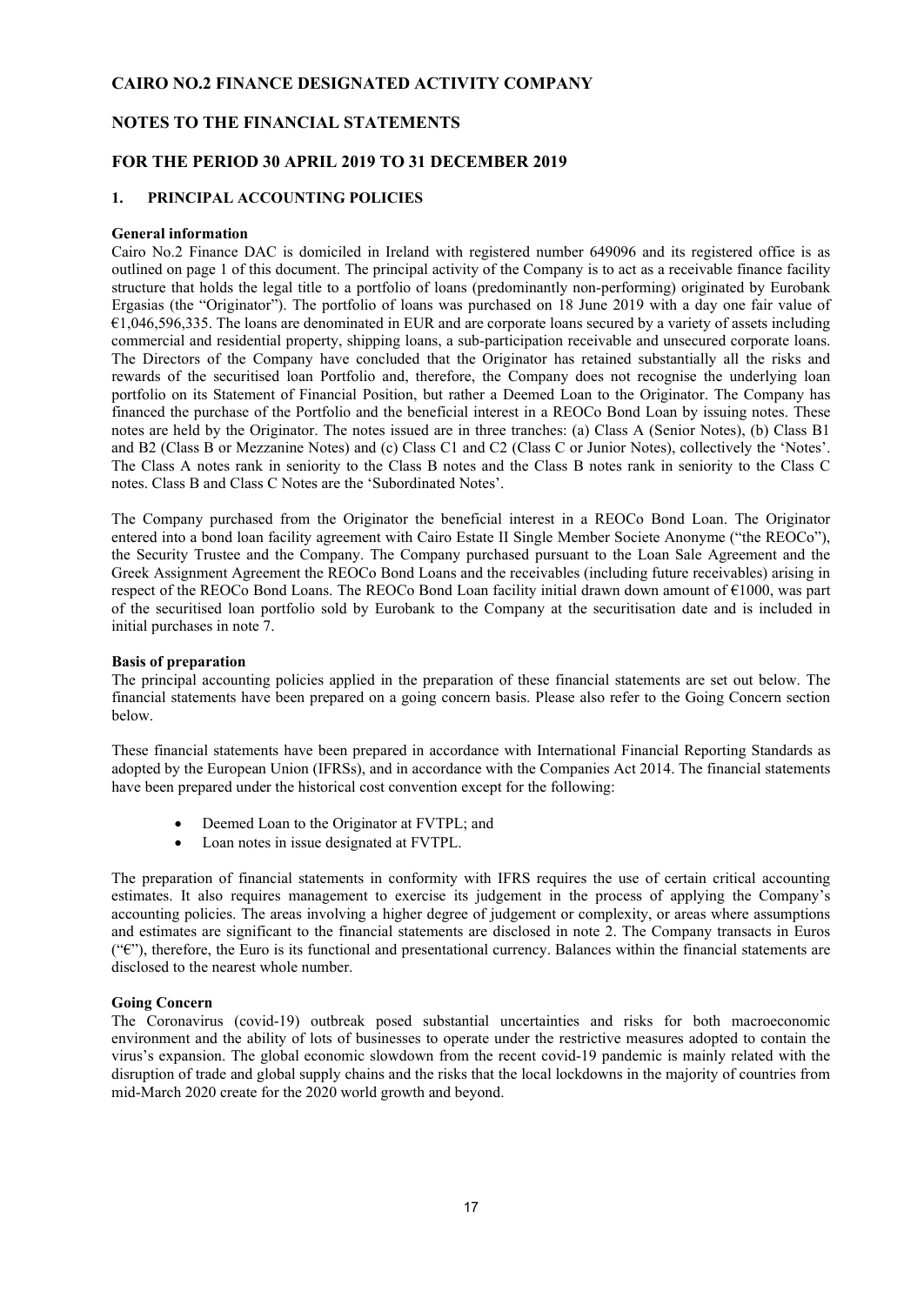#### **NOTES TO THE FINANCIAL STATEMENTS**

#### **FOR THE PERIOD 30 APRIL 2019 TO 31 DECEMBER 2019**

#### **PRINCIPAL ACCOUNTING POLICIES (CONTINUED)**

#### **Going concern (continued)**

Regarding the outlook for the next 12 months, the covid-19 outbreak poses significant challenges to a number of activities and initiatives critical for the medium-term economic prospects, indicatively:

- (i) the implementation of the reforms and privatizations' program,
- (ii) the implementation of the Public Investments Program in relation to investment budget of the Greek government,
- (iii) the attraction of new investments in Greece.

Materialization of the above covid-19 related and other risks would have potentially adverse effects on the fiscal planning of the Greek sovereign and on the liquidity, solvency and profitability of the Greek banking sector, as well as on the realization of their Non Performing Exposures (NPE's) reduction plans.

The Group is continuously monitoring the developments on the covid-19 front and has increased its level of readiness, so as to accommodate decisions, initiatives and policies to protect its capital and liquidity standing as well as the fulfilment, to the maximum possible degree, of its strategic and business goals for the quarters ahead, focusing primarily to the support of its viable clients, the protection of its asset base quality, the resilience of its pre-provision profitability and the completion of its transformation plan.

The directors anticipate that the underlying receivables will continue to generate sufficient cashflow on an ongoing basis to meet the Company's liabilities as they fall due. The financial liabilities are limited recourse in nature and repayable to the extent that cashflows are generated by the financial assets. Under the non-recourse nature of the financing of this entity, however, to the extent that the loan notes and other obligations cannot be funded from receipts from the underlying receivables, these are not otherwise obliged to be repaid, and in such circumstances, the loan note obligations are forfeited in a particular priority. Consequently, a significant deterioration in the creditworthiness of the underlying receivables is not expected to impact on the company's ability to continue as a going concern.

The Class B1 Noteholders have a Call Option to purchase all (but not part) of the Portfolio exercisable at any time. The Class B Option is not expected to be exercised in the near term.

In addition, the Group, under the extraordinary circumstances of the covid-19 pandemic, has proceeded with the successful implementation of its Business Continuity Plan to ensure that business is continued and critical operations are unimpededly performed. In line with authorities' instructions and recommendations, the Group has taken all the required measures to ensure the health and safety of its employees and customers (e.g. implementation of teleworking, restrictions to business trips, medical supplies for protective equipment).

Considering the above, the Board of Directors have made an assessment of the Company covering at least 12 months from the date of approval of these financial statements and up to the Final Maturity Date, and are satisfied that the financial statements of the Company can be prepared on a going concern basis.

#### **New standards and interpretations applicable to future reporting periods**

The Directors have set out below both the upcoming EU endorsed and un-endorsed accounting standards, amendments or interpretations. The Directors anticipate that the adoption of the following standards or interpretations will have no material impact on the financial statements of the Company in the year of initial application.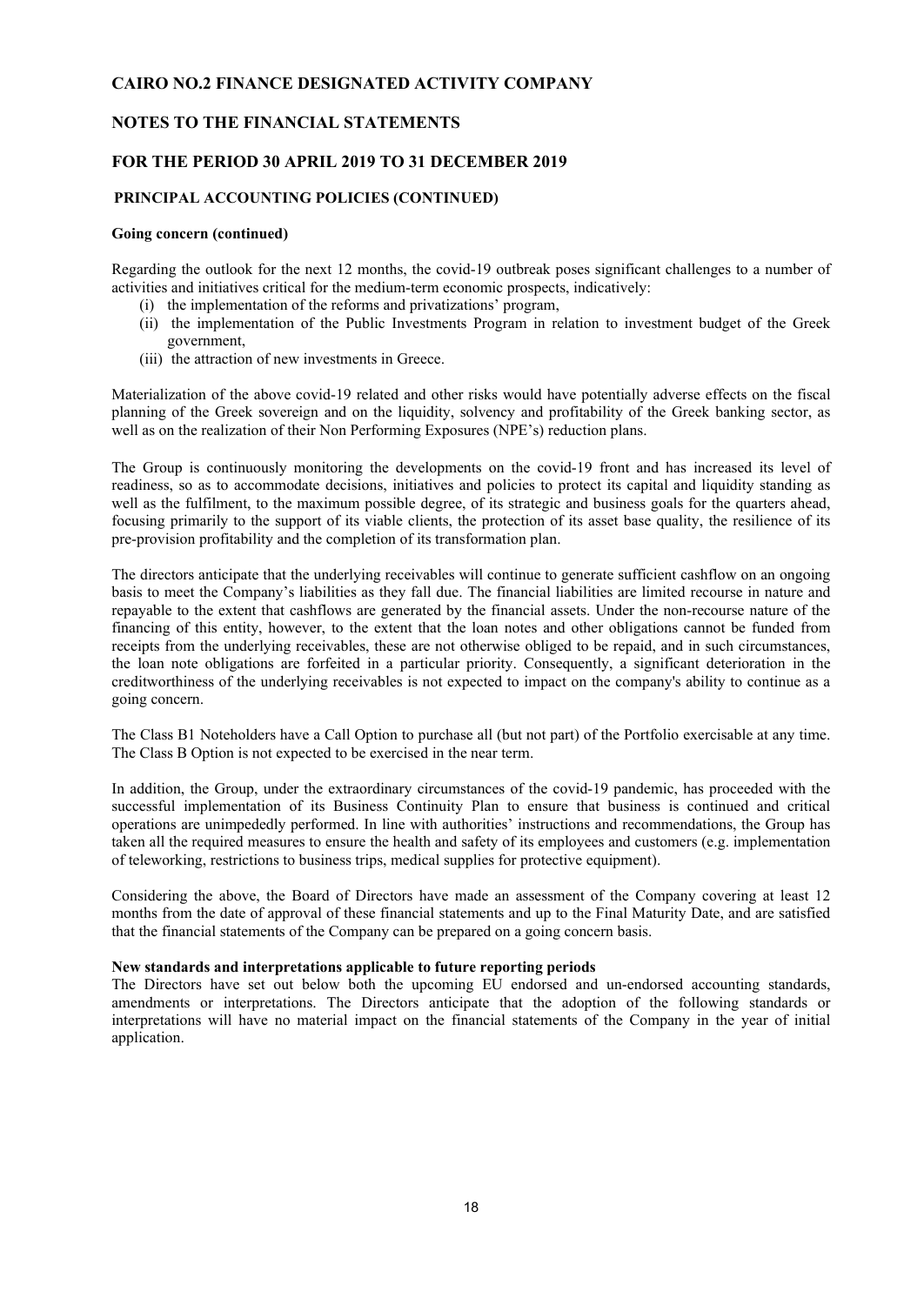#### **NOTES TO THE FINANCIAL STATEMENTS**

#### **FOR THE PERIOD 30 APRIL 2019 TO 31 DECEMBER 2019**

### **1. PRINCIPAL ACCOUNTING POLICIES (CONTINUED)**

#### **New standards and interpretations applicable to future reporting periods (continued)**

| <b>Description</b>                                                                       | Effective date*        |
|------------------------------------------------------------------------------------------|------------------------|
| Newly effective EU-endorsed standards for 1 January 2019 to 31 December 2019:            |                        |
| IFRS 16: Leases                                                                          | 1 January 2019         |
| IFRIC 23: Uncertainty over Income Tax Treatments                                         | 1 January 2019         |
| Prepayment Features with Negative Compensation (Amendments to IFRS 9)                    | 1 January 2019         |
| Long-term interests in Associates and Joint Ventures (Amendments to IAS 28)              | 1 January 2019         |
| Plan Amendment, Curtailment or Settlement (Amendments to IAS 19)                         | 1 January 2019         |
| Annual improvements to IFRS Standards 2015-2017 Cycle                                    | 1 January 2019         |
| Standards available for early adoption:                                                  |                        |
| Amendments to References to the Conceptual Framework in IFRS Standards                   | 1 January 2020         |
| Definition of a Business (Amendments to IFRS 3)                                          | 1 January 2020         |
| Definition of Material (Amendments to IAS 1 and IAS 6)                                   | 1 January 2020         |
| Interest Rate Benchmark Reform (Amendments to IFRS 9, IAS 39 and IFRS 7)                 | 1 January 2020         |
| Covid-19 Related Rent Concessions (Amendments to IFRS 16)                                | 1 June 2020            |
| Interest Rate Benchmark Reform Phase 2 (Amendments to IFRS 9, IAS 39, IFRS 7,            | 1 January 2021         |
| IFRS 4 and IFRS16)                                                                       |                        |
| Standards not yet endorsed by the EU:                                                    |                        |
| IFRS 17: Insurance contracts                                                             | 1 January 2023         |
| Classification of Liabilities as Current or Non-current (Amendments to IAS 1)            | 1 January 2023         |
| Disclosure of Accounting Policies (Amendments to IAS 1 and IFRS Practice Statement<br>2) | 1 January 2023         |
| Definition of Accounting Estimate (Amendments to IAS 8)                                  | 1 January 2023         |
| Sale or Contribution of Assets between an Investor and its Associate or Joint Venture    | Available for optional |
| (Amendments to IFRS 10 and IAS 28)                                                       | adoption/effective     |
|                                                                                          | date deferred          |
|                                                                                          | indefinitely           |

\*Where new requirements are endorsed, the EU effective date is disclosed. For un-endorsed standards and interpretations, the IASB's effective date is noted. Where any of the upcoming requirements are applicable to the Company, it will apply them from their EU effective date.

#### **Classification and measurement of financial assets and financial liabilities**

The financial assets and financial liabilities of the Company comprise the Deemed Loan to the Originator, other receivables, restricted cash, cash and cash equivalents, Loan notes issued and other liabilities.

#### **Financial assets**

IFRS 9 contains three principal classification categories for financial assets: measured at amortised cost, fair value through other comprehensive income ("FVOCI) and fair value through profit and loss ("FVTPL"). The classification of financial assets under IFRS 9 is generally based on the business model in which a financial asset is managed and its contractual cash flow characteristics.

The standard sets out three types of business model:

- Hold to collect: the financial asset is held within a business model whose objective is to hold financial assets in order to collect contractual cash flows and the contractual terms of the financial asset give rise on specified dates to cash flows that are solely payments of principal and interest on the principal amount outstanding. These assets are accounted for at amortised cost.
- Hold to collect and sell: this model is similar to the hold to collect model, except that the entity may elect to sell some or all of the assets before maturity as circumstances change. If the assets satisfy the Solely Payments of Principal and Interest ("SPPI") test then these assets are accounted for at fair value through other comprehensive income (FVOCI).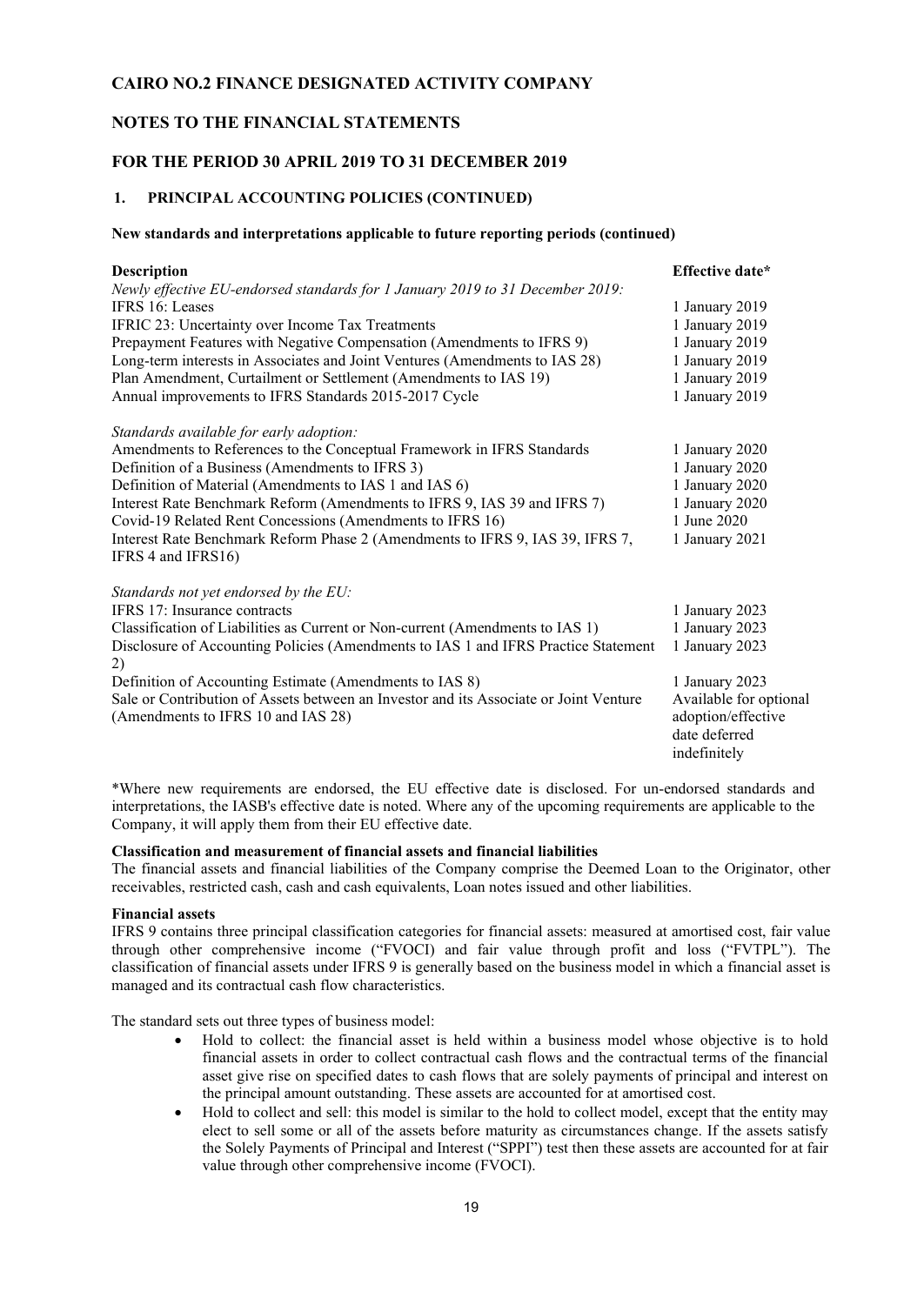#### **NOTES TO THE FINANCIAL STATEMENTS**

#### **FOR THE PERIOD 30 APRIL 2019 TO 31 DECEMBER 2019**

#### **1. PRINCIPAL ACCOUNTING POLICIES (CONTINUED)**

#### **Financial assets (continued)**

• Hold to sell (the other business model): This is a residual category and these assets are held at FVTPL. An entity may also designate assets at FVTPL upon initial recognition where it reduces an accounting mismatch. An entity may elect to measure certain holdings of equity instruments at FVOCI, which would otherwise have been measured at FVTPL.

The Company has assessed its business models in order to determine the appropriate IFRS 9 classification for its financial assets. Financial assets are measured on initial recognition at fair value. The deemed loan to the originator falls into the category of the other business model. The Deemed Loan to the Originator is measured at fair value through profit or loss as they are not held within a business model whose objective is to hold assets to collect contractual cash flows or within a business model whose objective is achieved by both collecting contractual cash flows and selling financial assets. As the Class B1 noteholder has an option to purchase the loan portfolio at any time the Company has given up its capacity to hold the assets until maturity and hence the assets are carried at FVTPL. Cash and cash equivalents, restricted cash and other receivables are measured at amortised cost.

#### **Deemed Loan to the Originator**

Under IFRS 9 Financial instruments, if a transferor retains substantially all the risks and rewards associated with the transferred assets, the transaction is accounted for as a financing transaction, notwithstanding that it is a sale transaction from a legal perspective. The directors of the Company have concluded that the Originator has retained substantially all the risks and rewards of the securitised loan portfolio as the Originator fully retained all three classes of notes issued by the Company at the period end date. As a consequence, the Company does not recognise the loans on its Statement of Financial Position, but rather a Deemed Loan to the Originator.

The Deemed Loan to the Originator initially represented the consideration paid by the Company in respect of the acquisition of an interest in the securitised loan portfolio and is subsequently adjusted due to repayments made by the Originator to the Company. The Deemed Loan is carried at fair value through profit or loss.

#### **Loan notes issued**

Loan notes issued were initially recognised at fair value being their issue proceeds (fair value of consideration received). The Company has on initial recognition, designated the loan notes issued as measured at fair value through profit or loss as doing so results in more relevant information, because it eliminates or significantly reduces a measurement or recognition inconsistency (sometimes referred to as 'an accounting mismatch') that would otherwise arise from measuring assets or liabilities or recognising the gains and losses on them on different bases.

Other liabilities are measured at amortised cost.

#### **Derecognition**

A financial asset (or, where applicable, a part of a financial asset or a part of a group of similar financial assets) is derecognised where the rights to receive cash flows from the asset have expired, or the Company has transferred its rights to receive cash flows from the asset, or has assumed an obligation to pay the received cash flows in full without material delay to a third party under a pass-through arrangement and the Company has:

- Transferred substantially all of the risks and rewards of the asset; or
- Neither transferred nor retained substantially all the risks and rewards of the asset but has transferred control of the asset.

When the Company has transferred its right to receive cash flows from an asset (or has entered into a pass-through arrangement) and has neither transferred nor retained substantially all of the risks and rewards of the asset nor transferred control of the asset, the asset is recognised to the extent of the Company's continuing involvement in the asset. In that case, the Company also recognises an associated liability. The transferred asset and the associated liability are measured on a basis that reflects the rights and obligations that the Company has retained. The Company derecognises a financial liability when the obligation under the liability is discharged, cancelled or expired. Similarly, a financial liability is derecognized when the obligation under the liability is discharged, cancelled or expires.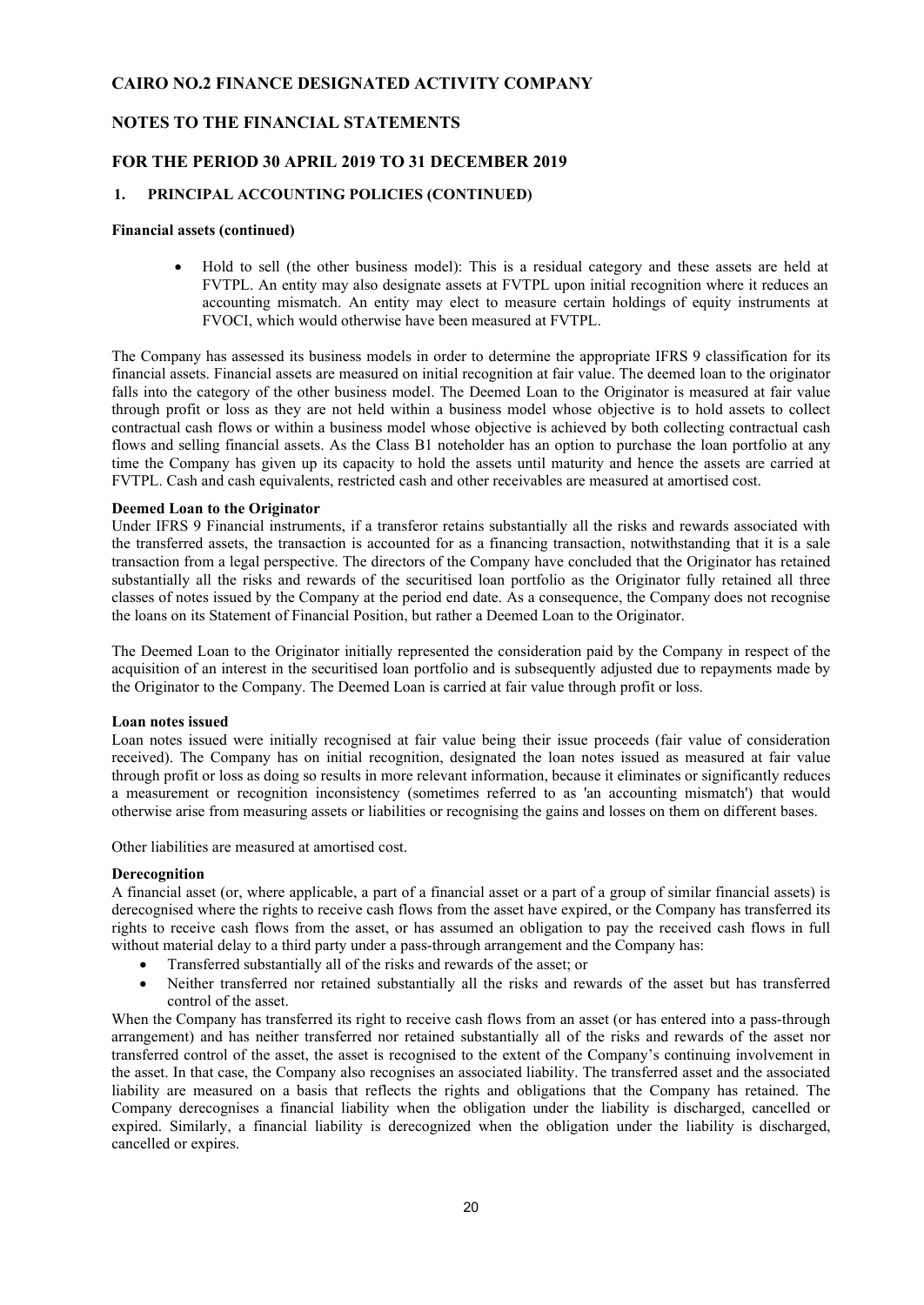#### **NOTES TO THE FINANCIAL STATEMENTS**

#### **FOR THE PERIOD 30 APRIL 2019 TO 31 DECEMBER 2019**

#### **1. PRINCIPAL ACCOUNTING POLICIES (CONTINUED)**

#### **Cash and cash equivalents**

Cash and cash equivalents comprise deposits with banks and highly liquid financial assets with maturities of three months or less from the date of acquisition that are subject to an insignificant risk of changes in their fair value and are used by the Company in the management of short-term commitments, other than cash collateral provided in respect of derivatives and securities borrowing transactions. Cash and cash equivalents are measured at amortised cost.

#### **Restricted cash**

Restricted cash refers to cash that is held onto by the Company for specific reasons and is therefore not available for immediate ordinary business use. The Company's restricted cash is with regards to funds held in the reserve account which act as a buffer in case the liquidity reserve fund does not have sufficient funds.

#### **Share capital**

Ordinary shares are classified as equity. Incremental costs directly attributable to the issue of new shares are shown directly in equity in the retained earnings reserve.

#### **Net gains and losses from financial assets and liabilities at FVTPL**

Net gain on financial assets designated at fair value through profit or loss relates to the deemed loan and includes all realised and unrealised fair value changes and coupon income. Net loss on financial liabilities designated at fair value through profit or loss relates to the loan notes and includes all realised and unrealised fair value changes and coupon expense. Any gains and losses arising from changes in fair value of financial assets and liabilities at fair value through profit or loss are recorded in the Statement of comprehensive income.

#### **Foreign currencies**

Monetary assets and liabilities in foreign currencies are translated into Euros at the rates of exchange ruling at the reporting date. Foreign currency transactions are translated into the functional currency using the exchange rates prevailing at the dates of the transactions.

#### **Taxation**

Income tax expense comprises current and deferred tax. Income tax expense is recognised in the Statement of Comprehensive Income except to the extent that it relates to items recognised directly in equity, in which case it is recognised in equity.

Current tax comprises the expected tax payable on the taxable income for the period, using the tax rates applicable to the Company's activities enacted or substantively enacted at the reporting date, and any adjustments to tax payable in respect of previous years.

Deferred taxation is accounted for, without discounting, in respect of all temporary differences between the treatment of certain items for taxation and accounting purposes which have arisen but not reversed by the balance sheet date except as otherwise required by IAS 12 'Income Tax'.

Provision is made at the tax rates which are expected to apply in the periods in which the temporary differences reverse.

A deferred tax asset is recognised only to the extent that it is probable that future taxable profits will be available against which the asset can be utilised. Deferred tax assets are reviewed at each reporting date and are reduced to the extent that it is no longer probable that related tax benefit will be realised.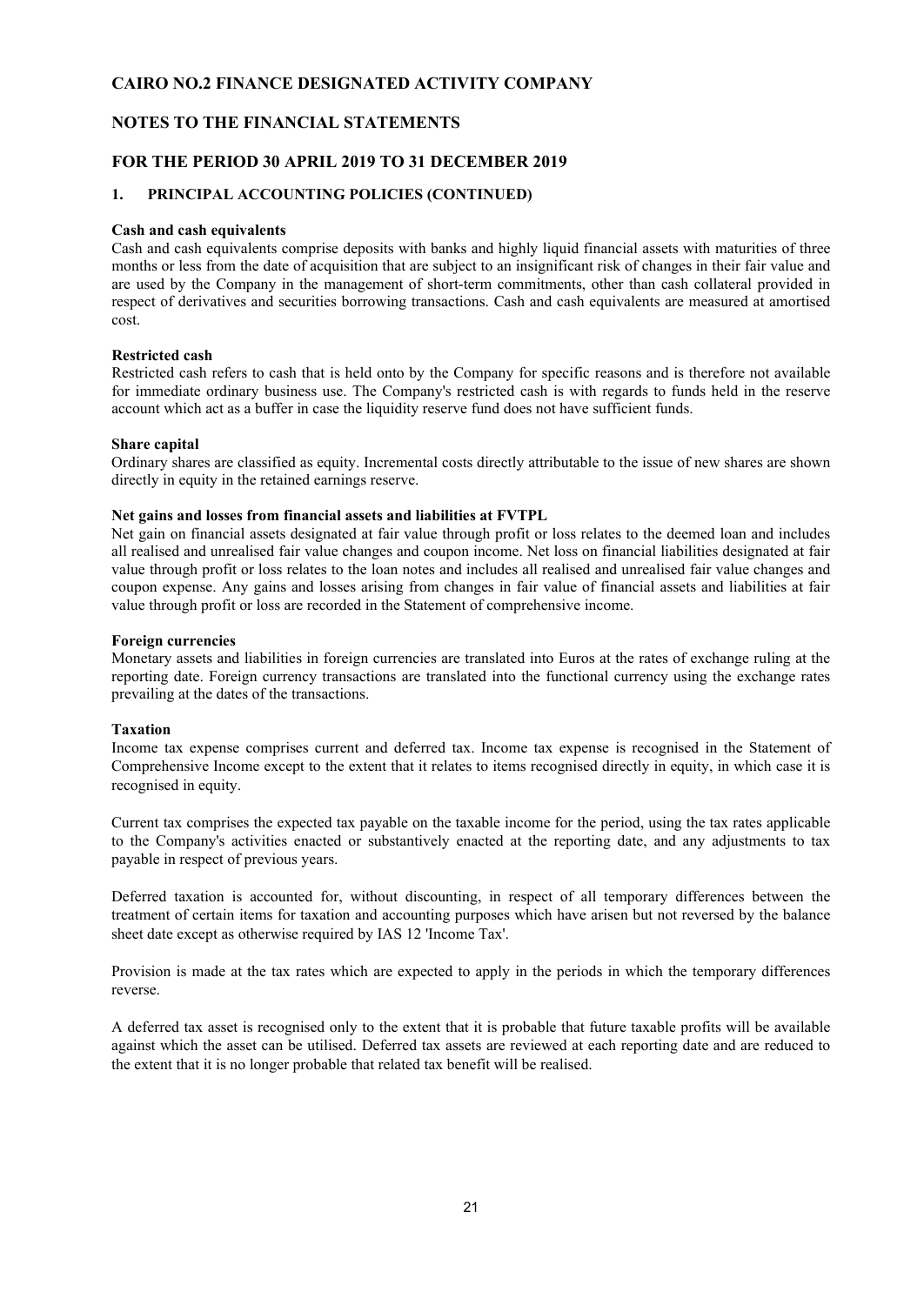#### **NOTES TO THE FINANCIAL STATEMENTS**

#### **FOR THE PERIOD 30 APRIL 2019 TO 31 DECEMBER 2019**

#### **2. CRITICAL ACCOUNTING ESTIMATES AND JUDGEMENTS**

In the application of the Company's accounting policies, which are described in note 1, the directors are required to make judgements (other than those involving estimations) that have a significant impact on the amounts recognised and to make estimates and assumptions about the carrying amounts of assets and liabilities that are not readily apparent from other sources. In particular, valuation models used to determine the fair value of financial assets and financial liabilities measured at fair value through profit or loss require the use of a number of assumptions. Estimates and underlying assumptions are reviewed on an on-going basis. Actual results may differ from these estimates.

The following are the estimates and critical judgements, that the directors have made in the process of applying the Company's accounting policies and that have the most significant effect on the amounts recognised in the financial statements:

#### **Estimates**

#### **Fair value of financial assets measured at fair value through profit or loss**

The carrying value of the Deemed Loan to the Originator at the balance sheet date is €1,022,266,929. The fair value of the Deemed Loan to the Originator, is determined by reference to the fair value of the underlying loan portfolio and the recoverable amounts. The period end fair value of the Deemed Loan for the current year was derived indirectly by reference to the binding sale price of the issued loan notes and cashflow analysis. Any future change in the fair value of financial assets will have an equal but opposite impact on the fair value of financial liabilities. As there are significant unobservable inputs the classification in the hierarchy is Level 3. Please refer to Note 7 and Note 14 for further details.

For the Deemed Loan to the Originator, the estimates and underlying assumptions are reviewed on an on-going basis.

#### **Fair value of financial liabilities designated at fair value through profit or loss**

The carrying value of the loan notes at the balance sheet date is  $\epsilon$ 1,040,288,067. The fair value of the loan notes is based on the fair value of the deemed loan adjusted for any other assets and liabilities. As the Originator entered into a binding third party sale agreement in December 2019, the period end fair value of the notes for the current year was determined by reference to the transaction prices and cashflow analysis. Given that the binding agreement was concluded in December 2019 it provides a reliable basis for measuring the fair value of the respective notes.

#### **Judgements**

#### **Deemed Loan to Originator**

Under IFRS 9 Financial instruments, if a transferor retains substantially all the risks and rewards associated with the transferred assets, the transaction is accounted for as a financing transaction, notwithstanding that it is a sale transaction from a legal perspective. The directors of the Company have concluded that the Originator has retained substantially all the risks and rewards of the securitised loan Portfolio as the Originator fully retained all three classes of notes at the period end date. As a consequence, the Company does not recognise the loans on its Statement of Financial Position, but rather a Deemed Loan to the Originator.

#### **3. NET GAIN FROM FINANCIAL ASSETS AT FVTPL**

|                                                | Period ended 31<br>December 2019 |
|------------------------------------------------|----------------------------------|
|                                                |                                  |
| Coupon income on Deemed loan to the Originator | 7,663,852                        |
|                                                | 7,663,852                        |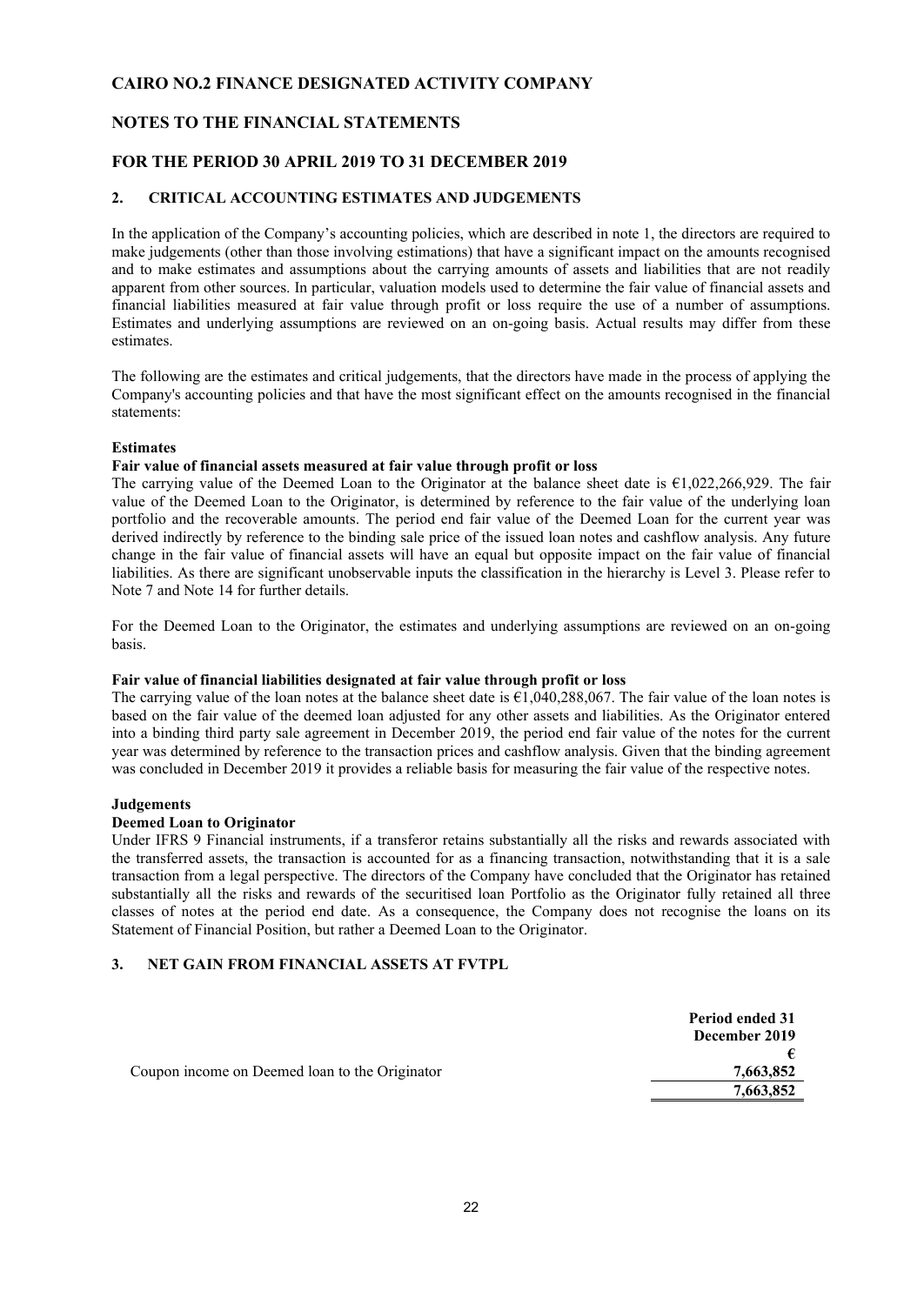#### **NOTES TO THE FINANCIAL STATEMENTS**

#### **FOR THE PERIOD 30 APRIL 2019 TO 31 DECEMBER 2019**

#### **4. NET LOSS ON FINANCIAL LIABILITIES DESIGNATED AT FVTPL**

|                     | <b>Period ended 31</b> |
|---------------------|------------------------|
|                     | December 2019          |
|                     |                        |
| Coupon expense      | 10,406,121             |
| Fair value movement | (7, 153, 435)          |
|                     | 3,252,686              |
|                     |                        |

#### **5. ADMINISTRATIVE EXPENSES**

| Profit before tax is stated after charging:                                 | <b>Period ended 31</b><br>December 2019      |
|-----------------------------------------------------------------------------|----------------------------------------------|
| Servicing fees                                                              | €<br>4,280,665                               |
| Auditors' remuneration – audit of the statutory financial                   | 92,250                                       |
| statements of the Company                                                   |                                              |
| Tax fees                                                                    | 4,920                                        |
| Other expenses                                                              | 33,081                                       |
|                                                                             | 4,410,916                                    |
| Auditor's remuneration (VAT excluded) in respect of the<br>financial period | <b>Period ended 31</b><br>December 2019<br>€ |
| Statutory audit                                                             | 75,000                                       |
| Other assurance services                                                    |                                              |
|                                                                             |                                              |
| Tax advisory services                                                       |                                              |
| Other non-audit services                                                    |                                              |

Apart from the directors, the Company has no employees and, other than the fees paid to Wilmington Trust SP Services (Dublin) Limited as set out in note 13, the directors received no remuneration during the period. The terms of the corporate services agreement provide for a single fee for the provision of corporate services (including making available of individuals to act as directors of the Company). As a result, the allocation of fees between the different services provided is a subjective and approximate calculation. The Company has allocated an amount of €1,000 per director of the total administration fees paid to Wilmington Trust for the provision of the services of director. The individuals acting as directors do not (and will not), in their personal capacity or any other capacity, receive any fee for acting or having acted as directors of the Company. Tax and other compliance services were not provided by the Company's appointed auditors during the period.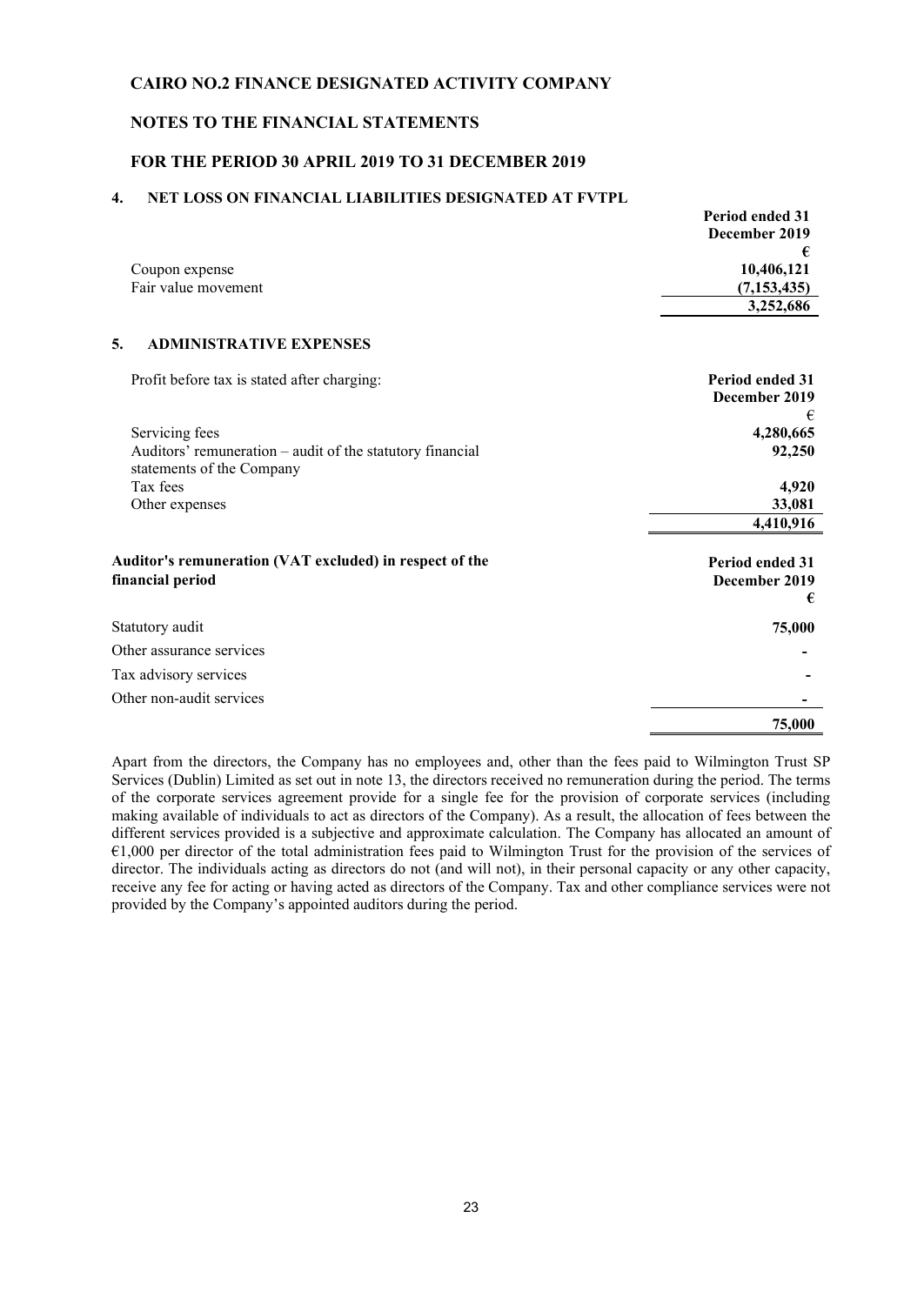#### **NOTES TO THE FINANCIAL STATEMENTS**

#### **FOR THE PERIOD 30 APRIL 2019 TO 31 DECEMBER 2019**

| <b>INCOME TAX CHARGE</b><br>6.                                                                           | <b>Period ended 31</b><br>December 2019<br>€ |
|----------------------------------------------------------------------------------------------------------|----------------------------------------------|
| Current tax:                                                                                             |                                              |
| Irish corporation tax                                                                                    | 62                                           |
| Profit before tax                                                                                        | <b>250</b>                                   |
| Profit before tax multiplied by the standard rate of Irish corporation tax<br>for the period of $12.5\%$ | 31                                           |
| Effects of:                                                                                              |                                              |
| Higher rate tax applicable under Section 110 TCA, 1997                                                   | 31                                           |
| Income tax charge for the period                                                                         | 62                                           |

The Company is a qualifying Company within the meaning of Section 110 of the TCA, 1997. As such, the profits are chargeable to income tax under Case III of Schedule D at a rate of 25% but are computed in accordance with the provisions applicable to Case I of Schedule D of the TCA 1997. There was no deferred tax during the financial year.

#### **7. DEEMED LOAN TO THE ORIGINATOR AT FVTPL**

|                                                        | As at $31$<br>December 2019 |  |
|--------------------------------------------------------|-----------------------------|--|
|                                                        |                             |  |
|                                                        |                             |  |
| <b>Opening balance</b>                                 |                             |  |
| Initial purchases on $18/06/2019$ – non cash (Note 11) | 1,046,596,335               |  |
| Repurchases during the period                          | (7,296,588)                 |  |
| Collections during the period                          | (17, 034, 048)              |  |
| <b>Closing balance</b>                                 | 1,022,265,699               |  |

As at 31 December 2019, the Deemed loan also includes REOCo Bond loan facility initial drawn down amount of €1000, that was part of the securitised loan portfolio sold by Eurobank to the Company at the securitisation date.

Amount of Deemed loan expected to be recovered within 12 months is subject to the collections and repurchases of the underlying loans.

Loan type of the underlying Portfolio is disclosed below using the gross book value:

|                             | As at $31$    |
|-----------------------------|---------------|
|                             | December 2019 |
|                             |               |
| <b>Small Business Loans</b> | 1,829,544,495 |
| Residential Mortgage Loans  | 396,888,849   |
| Home Equity Loans           | 383,575,621   |
| Consumer Loans              | 299,589,345   |
| Other Loans                 | 10,418,960    |
| Total                       | 2,920,017,270 |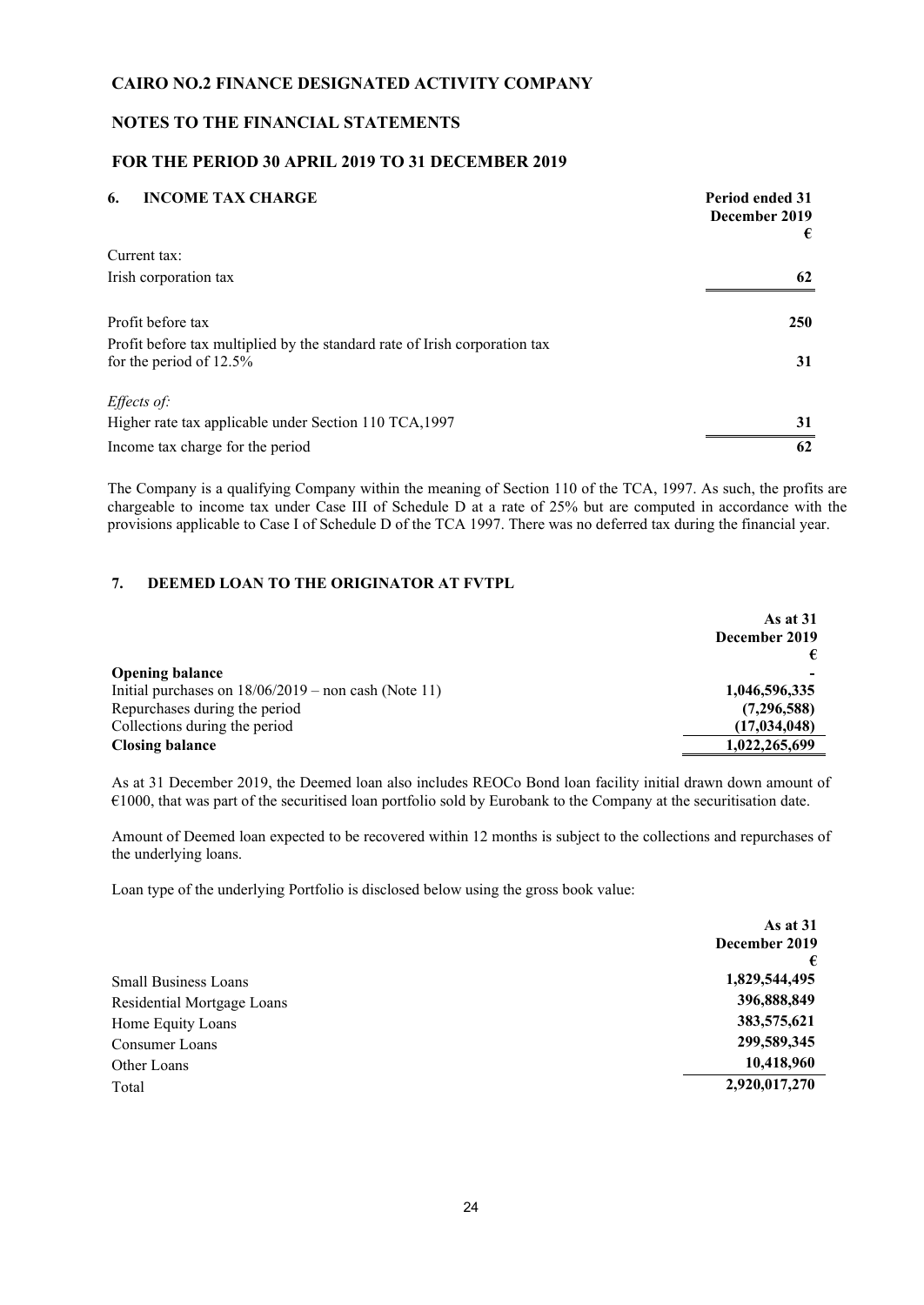#### **NOTES TO THE FINANCIAL STATEMENTS**

#### **FOR THE PERIOD 30 APRIL 2019 TO 31 DECEMBER 2019**

#### **7. DEEMED LOAN TO THE ORIGINATOR AT FVTPL (continued)**

Secured/unsecured status of the underlying Portfolio is disclosed below using the gross book value:

|                                       | As at $31$    |
|---------------------------------------|---------------|
|                                       | December 2019 |
|                                       |               |
| Secured against underlying collateral | 1,991,431,481 |
| Unsecured                             | 928,585,789   |
| Total                                 | 2,920,017,270 |

Ageing analysis of the underlying Portfolio is disclosed below using the gross book value:

|                           | As at $31$    |
|---------------------------|---------------|
|                           | December 2019 |
|                           | €             |
| Current                   | 162,716,025   |
| Past due $1 - 29$ days    | 225,755,920   |
| Past due $30 - 59$ days   | 52,385,834    |
| Past due $60 - 89$ days   | 20,207,146    |
| Past due $90 - 179$ days  | 37,993,706    |
| Past due $180 - 359$ days | 55,846,925    |
| Past due $> 360$ days     | 2,365,111,714 |
| Gross book value          | 2,920,017,270 |

A substantial proportion of the portfolio of loans falls into the past due category greater than 360 days. For the administration of exposures in arrears and non-performing loans, the Originator established committees to monitor loans in arrears and the management of non-performing loans, the determination and implementation of the management strategy, as well as approving and assessing the sustainability of the forbearance and closure procedure measures.

#### **8. OTHER RECEIVABLES**

|                   | As at $31$    |
|-------------------|---------------|
|                   | December 2019 |
|                   | €             |
| Other receivables | 232,982       |
|                   | 232,982       |
|                   |               |

Other receivables are classified as current.

#### **9. CASH AND CASH EQUIVALENTS AND RESTRICTED CASH**

All withdrawals from the Company's bank accounts are in accordance with the detailed priority of payments set out in the securitisation agreements. **As at 31** 

|                                | As at 51      |
|--------------------------------|---------------|
|                                | December 2019 |
|                                |               |
| Cash and bank current accounts | 11,624,964    |
| Restricted cash                | 8.000.000     |

Cash is held in accounts with Citibank and Eurobank. The restricted cash relates to funds held in the reserve account which act as a buffer in case the liquidity reserve fund does not have sufficient funds. The reserve account is funded from collections and insurance premium amounts and the required reserve amount is €8m.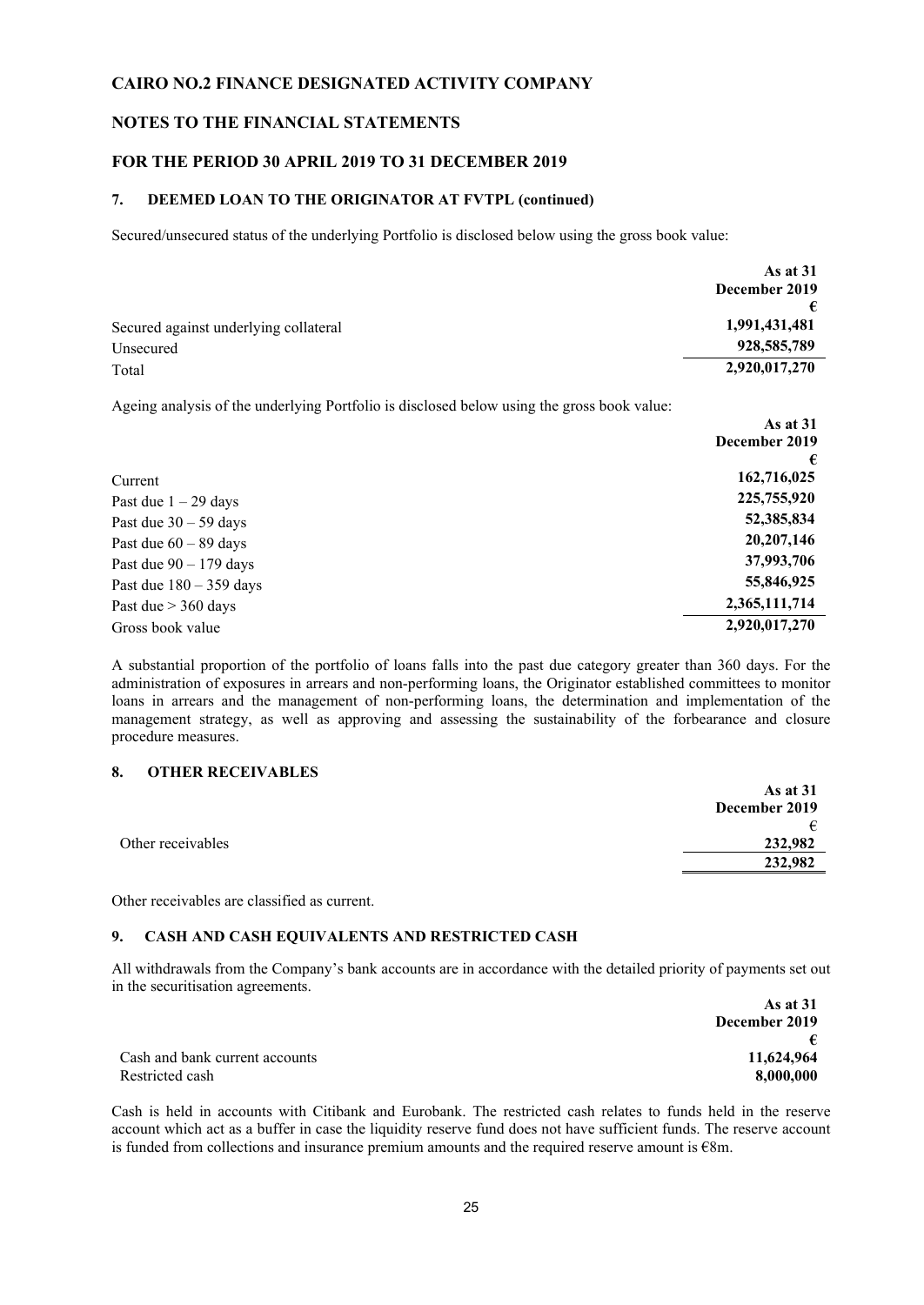#### **NOTES TO THE FINANCIAL STATEMENTS**

#### **FOR THE PERIOD 30 APRIL 2019 TO 31 DECEMBER 2019**

#### **10. SHARE CAPITAL**

|                                                         | As at $31$<br>December 2019 |
|---------------------------------------------------------|-----------------------------|
| Authorised:<br>100 ordinary shares of $\epsilon$ 1 each | 100                         |
| Issued and fully paid:                                  |                             |
| 1 ordinary share of $E1$ each                           |                             |

The Company's capital as at the financial year end is best represented by the ordinary shares outstanding. The Company is not exposed to externally imposed capital requirements and, accordingly, the directors do not actively manage its ordinary share capital.

The Company has issued 1 share of the total authorised shares of 100 to Wilmington Trust SP Services (Dublin) Limited. All shares are held under the terms of declarations of trust under which the relevant share trustee holds the issued shares of the Company in trust for a charity.

#### **11. LOAN NOTES IN ISSUE DESIGNATED AT FVTPL**

|                          |                                                                                         |                       | As at 31<br>December 2019<br>€ |
|--------------------------|-----------------------------------------------------------------------------------------|-----------------------|--------------------------------|
|                          | Loan notes in issue designated at FVTPL                                                 |                       | 1,040,288,067                  |
|                          |                                                                                         |                       | 1,040,288,067                  |
|                          | <b>Margin</b>                                                                           | <b>Nominal issued</b> | <b>Fair value</b>              |
| Class A                  | 1.85%                                                                                   | 1,027,906,000         | 1,027,906,000                  |
| Class B1                 | 3.00%                                                                                   | 126,001,000           | 2,874,239                      |
| Class B <sub>2</sub>     | 3.00%                                                                                   | 378,004,000           | 8,622,741                      |
| Class <sub>C1</sub>      | 3 month EURIBOR $+8.00\%$                                                               | 347,069,000           | 9,980                          |
| Class <sub>C2</sub>      | 3 month EURIBOR $+8.00\%$                                                               | 1,041,207,000         | 29,940                         |
| Total                    |                                                                                         | 2,920,187,000         | 1,039,442,900                  |
| Accrued coupon           |                                                                                         |                       |                                |
| expense                  |                                                                                         |                       | 845,167                        |
|                          |                                                                                         |                       | 1,040,288,067                  |
|                          |                                                                                         |                       |                                |
|                          |                                                                                         |                       | 2019                           |
|                          | Movement during the period:<br>Balance as at beginning of period                        |                       | €                              |
| Non-cash items:          |                                                                                         |                       |                                |
|                          | Issuance during the period – non cash (Note 7)<br>Fair value movement during the period |                       | 1,046,596,335<br>(7, 153, 435) |
|                          | Accrued coupon expense                                                                  |                       | 845,167                        |
| Balance at end of period |                                                                                         |                       | 1,040,288,067                  |

The contractual maturity date of the notes is 31 December 2062. The Company has not had any defaults on principal, interest or any other breaches with respect to their liabilities during the period.

The Class B1 Noteholders have a Call Option to purchase all (but not part) of the Portfolio exercisable at any time. The purchase (exercise) price of the Portfolio will be equal to the Class 'B1 Call Option Purchase Price' as defined in the Trust Deed.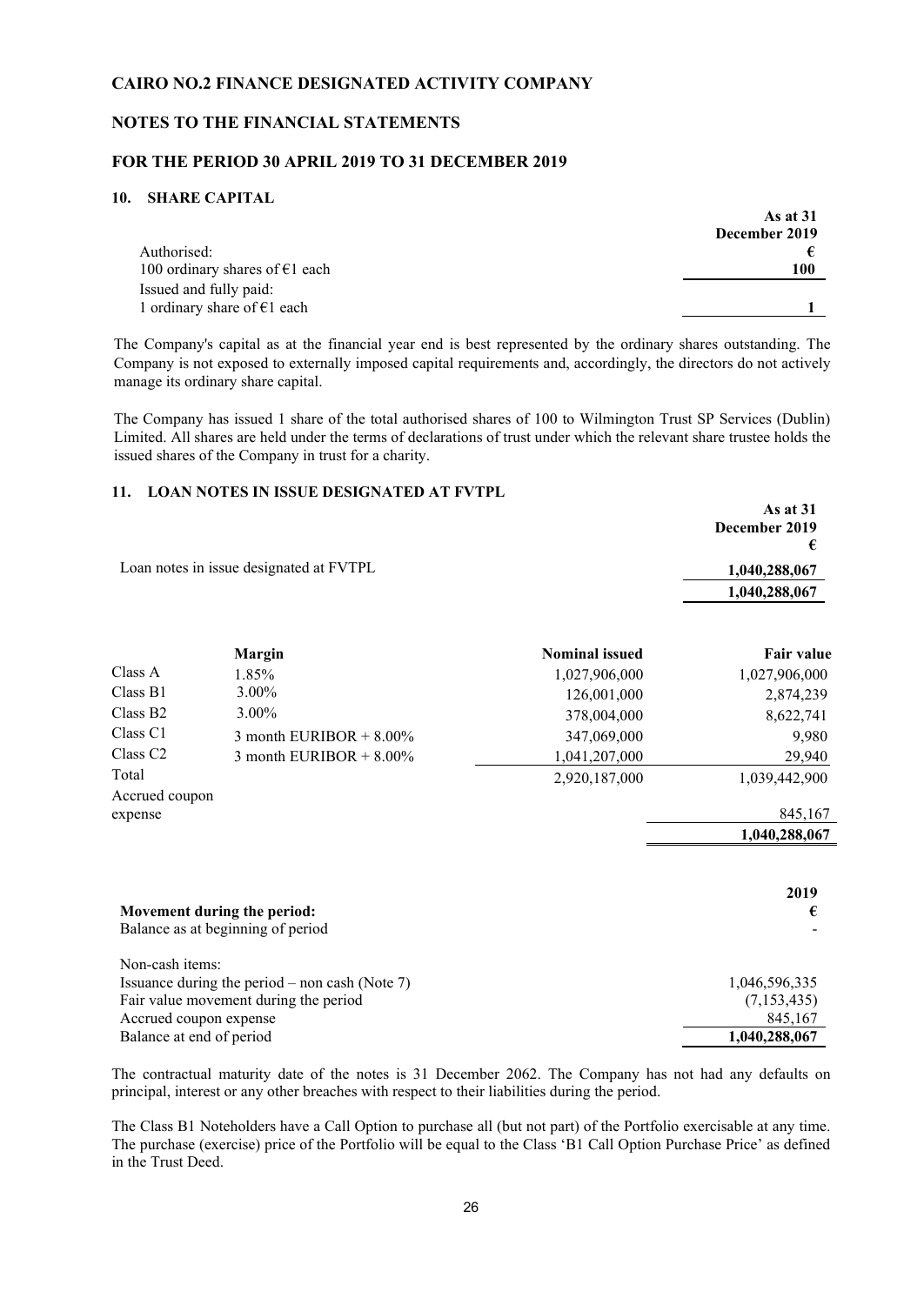#### **NOTES TO THE FINANCIAL STATEMENTS**

#### **FOR THE PERIOD 30 APRIL 2019 TO 31 DECEMBER 2019**

#### **11. LOAN NOTES IN ISSUE DESIGNATED AT FVTPL (continued)**

The notes issued by the Company are principally secured by way of a first fixed security over the benefit of the Company's interest in the loan portfolio.

The notes are ultimately limited recourse obligations of the Company and, if the Company has insufficient funds to pay amounts due in respect of the Notes in full, following the distribution of all available funds, any amounts outstanding under the notes will cease to be due and payable to the note holders.

If the Company has insufficient funds available for the purpose of redeeming the principal outstanding on the Notes in full or interest thereon, such amounts will not be payable to the Noteholders. Payments of interest and principal will be made in line with the Priority of Payments. In the absence of a defined contractual principal repayment schedule till maturity, settlements are made based on available funds in line with Priority of Payments.

The Class A Notes rank pro rata and pari passu without preference or priority among themselves in relation to payment of interest and principal at all times, as provided in the Conditions and the Transaction Documents. The Class B Notes rank pro rata and pari passu without preference or priority among themselves in relation to payment of principal at all times, but subordinate to payments of interest and principal on the Class A Notes, as provided in the Conditions and the Transaction Documents. The Class C Notes rank pro rata and pari passu without preference or priority among themselves in relation to payment of principal at all times, but subordinate to payments of interest and principal on the Class A Notes and the Class B Notes, as provided in the Conditions and the Transaction Documents.

#### **12. OTHER LIABILITIES**

|                                                        | As at 31      |
|--------------------------------------------------------|---------------|
|                                                        | December 2019 |
|                                                        |               |
| Payable to the Originator for legal and other expenses | 1,038,157     |
| Service fee payable                                    | 700,000       |
| Accrued expenses                                       | 97,170        |
| Corporation tax payable                                | 62            |
|                                                        | 1,835,389     |
|                                                        |               |

Other liabilities are classified as current.

#### **13. RELATED PARTY TRANSACTIONS**

The Company has identified the following transactions which are required to be disclosed under the terms of IAS 24 "Related Party Disclosures".

The Company has no employees during the financial period and the directors who are also employees of Wilmington Trust received no remuneration during the financial period. The terms of the corporate services agreement provide for a single fee for the provision of corporate services (including making available of individuals to act as directors of the Company). As a result, the allocation of fees between the different services provided is a subjective and approximate calculation. The Company has allocated an amount of  $\epsilon$ 1,000 per director of the total administration fees paid to Wilmington Trust for the provision of the services of directors. The individuals acting as directors do not (and will not), in their personal capacity or any other capacity, receive any fee for acting or having acted as directors of the Company.

The Company has an other receivable balance in the amount of €232,977 due from Eurobank Ergasias S.A. that relates to cash collected from the underlying loan repayments not yet transferred to the Company's bank account as 31 December 2019. The Company purchased the underlying loan portfolio from Eurobank which has a fair value of €1,022,265,699 at period end. Please refer to note 7 for details on the movements on the loan portfolio during the period. The coupon income earned on the underlying loan portfolio for the year was €7,663,852. Eurobank are the noteholders of all issued Notes with nominal value of € 2,920,187,000. Eurobank earned €10,406,121 with respect to coupon income on the Class A Note and was owed €845,167 at the end of the year. The bank balance held by Eurobank at the period end was  $€8,000,000$ .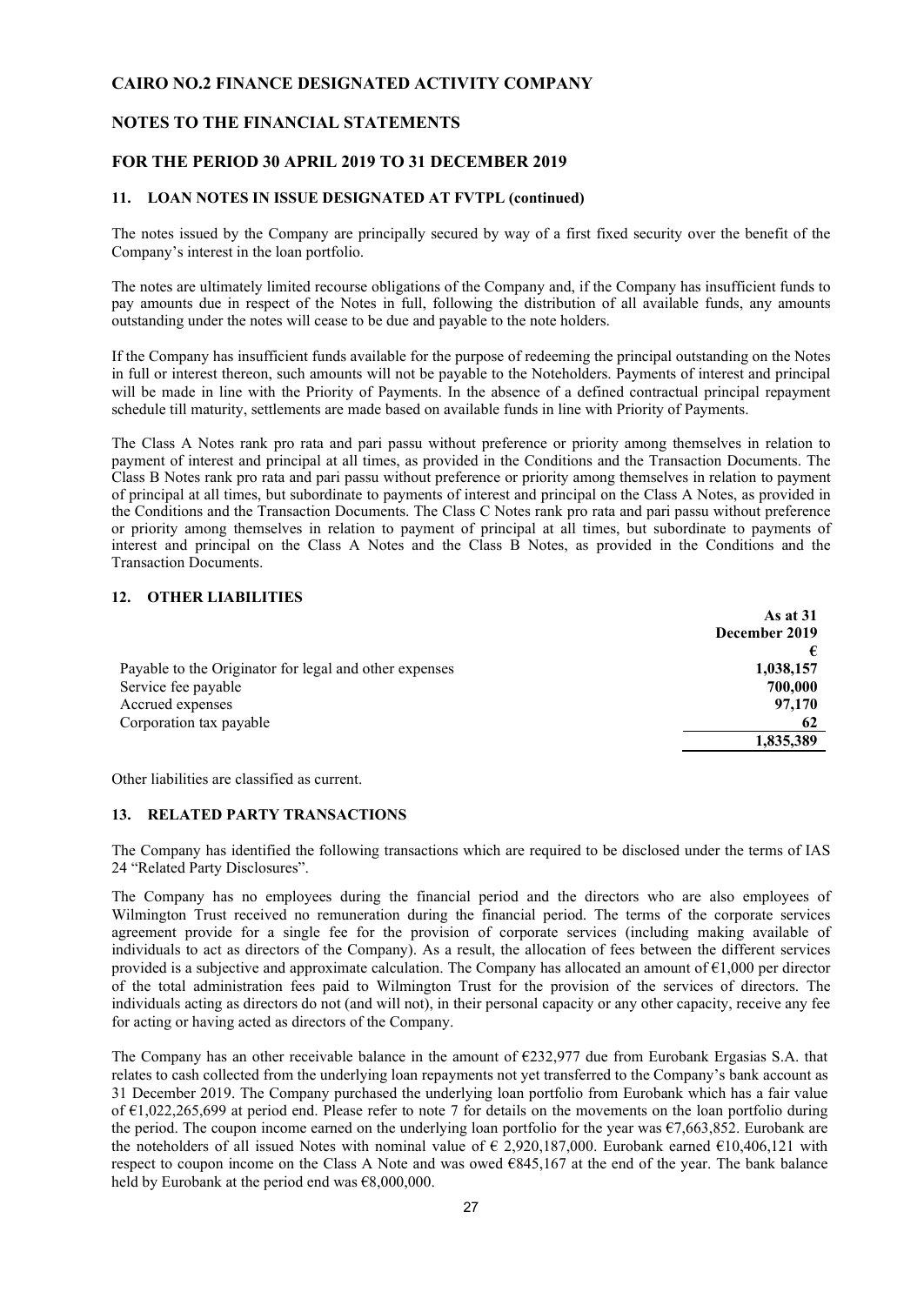#### **NOTES TO THE FINANCIAL STATEMENTS**

#### **FOR THE PERIOD 30 APRIL 2019 TO 31 DECEMBER 2019**

#### **13. RELATED PARTY TRANSACTIONS (CONTINUED)**

Eurobank Financial Planning Services S.A. (FPS) administers the Loan Portfolio on behalf of the Company and earned  $64,280,665$  during the period and was owed  $6700,000$  at the end of the period. The Company has an other payable balance in the amount of  $\epsilon$ 1,038,157 due to FPS, that relates to various expenses such as legal and insurance claims. The servicer fee is based on a percentage per annum of the gross book value of the underlying loans as per the Originator's books and collections received in the quarterly collection period preceding the relevant interest payment date. The percentage varies depending on whether the loans are consumer loans, small business loans or mortgage loans.

#### **14. FINANCIAL RISK MANAGEMENT**

The Company's financial instruments comprise of a Deemed Loan to the Originator, cash and cash equivalents, restricted cash, notes issued and receivables and payables that arise directly from its operations.

The Originator considers the Company to be its subsidiary. The Originator manages the underlying loan portfolio under the servicer agreement with the Company. In managing the loans, the Originator applies its own formal risk management structure for managing risk, including established risk limits, reporting lines, mandates and other control procedures. This structure is reviewed regularly by the Originator's Assets and Liabilities Committee (ALCO), which is charged with the responsibility for managing and controlling the statement of financial position exposures of the Originator.

#### **Capital risk management**

The capital managed by the Company is comprised of the notes issued and outstanding at the financial year end. The Company manages its capital to ensure that it is able to continue as a going concern while maximising the return to the Noteholder. The Company is not subject to externally imposed capital requirements.

#### **Risk management framework**

The Board of directors has overall responsibility for the establishment and oversight of the Company's risk management framework.

The risk profile of the Company is such that market, credit, liquidity and other risks of the Deemed Loan to Originator are borne fully by the Noteholder. The principal and income payments to the Noteholder are determined with reference to priorities of payment schedule as contained in their terms and conditions of the Notes issued.

#### **(a) Market risk**

Market risk is the potential adverse change in value caused by unfavourable movements in interest rates, foreign exchange or market prices of financial instruments. The market risks associated with the Company's activities are outlined below.

#### **(i) Interest rate risk**

Interest rate risk is the risk that the future cash flows of a financial instrument will fluctuate as a result of changes in market interest rates. The interest rates on the underlying loan receivables are floating rates and the interest rates on the notes are floating and fixed rates. There may be a timing mismatch between payments of interest on the loan notes and receipts of interest on the financial assets, and in the case of the assets, the rates at which they bear interest may adjust more or less frequently, and on different dates and based on different indices than the interest rates on financial liabilities.

A sensitivity analysis is not considered relevant on the deemed loan coupon income as most of the assets are nonperforming loans and in default on interest payments.

There is no sensitivity analysis required as the interest rate on the Class A and B notes are fixed. Even though the Class C notes are variable rate instruments there is no interest being accrued on these Notes due to the waterfall and are entitled to interest only after the Class A and B notes are fully repaid.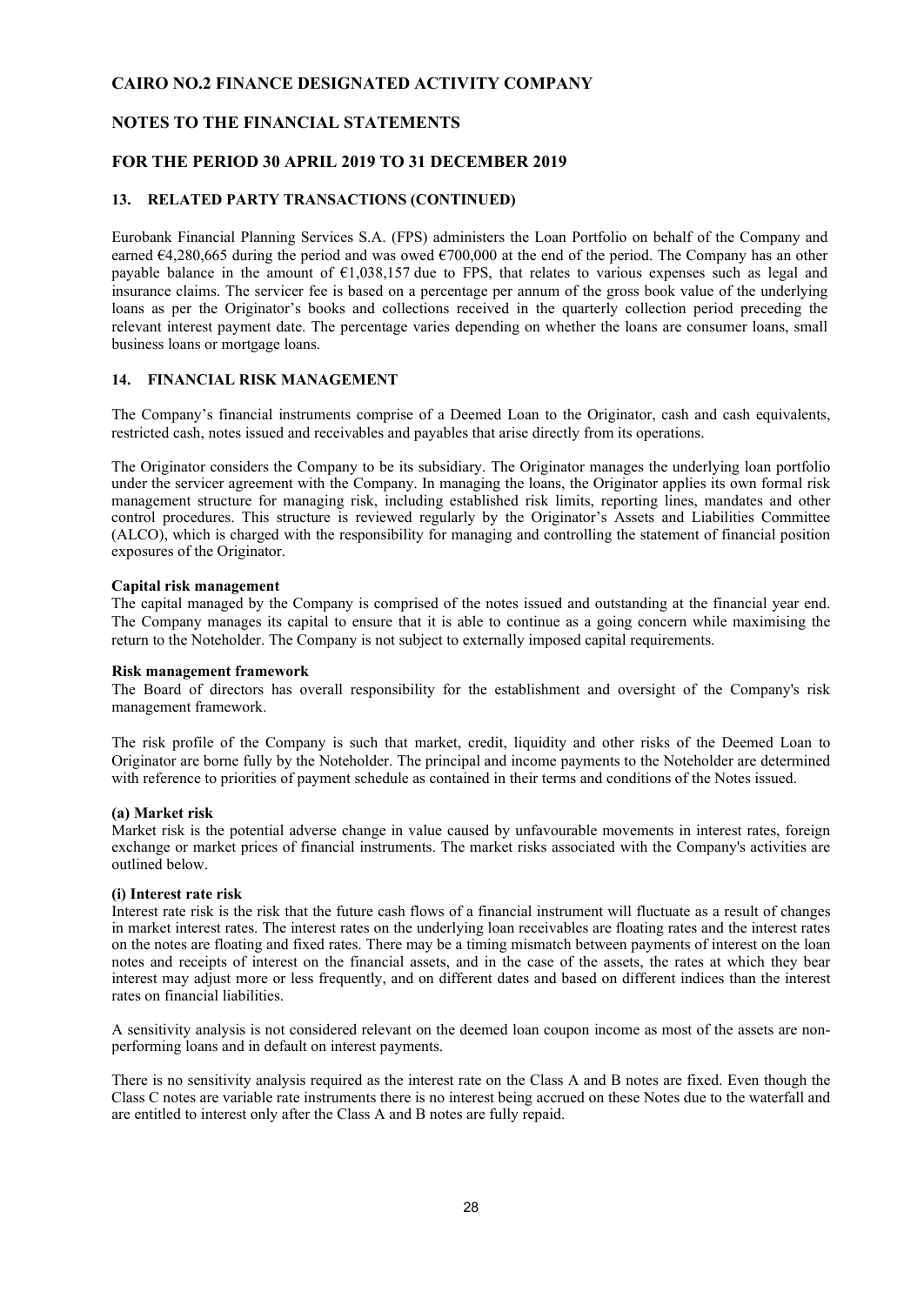#### **NOTES TO THE FINANCIAL STATEMENTS**

#### **FOR THE PERIOD 30 APRIL 2019 TO 31 DECEMBER 2019**

#### **14. FINANCIAL RISK MANAGEMENT (CONTINUED)**

#### **(ii) Price risk**

Price risk is the risk that the fair value or future cash flows of a financial instrument will fluctuate because of changes in market prices (other than those arising from interest rate risk or currency risk), whether those changes are caused by factors specific to the individual financial instrument or its issuer, or factors affecting similar financial instruments traded in the market. The Company's overall market positions are monitored on a regular basis by the directors. Please also refer to the sensitivity disclosure included in note 14(d).

#### **(ii) Currency risk**

The Company's assets and liabilities are denominated in EUR resulting in no foreign currency risk.

#### **(b) Credit risk**

Credit risk is the risk of financial loss to the Company if the customer of the financial instrument fails to meet its contractual obligations, and arises principally from the Company's cash and cash equivalents, restricted cash, Deemed Loan to Originator and other receivables. However ultimately this risk is borne by the noteholders due to the terms of conditions of the loan notes in issue being on a non recourse basis, meaning that the noteholders are directly exposed to cash-flows generated by the assets, and will suffer losses where these are insufficient in line with the priorities of payments of the loan notes in issue.

The maximum exposure to credit risk is considered by the directors to be the carrying value of the Deemed Loan to the Originator (see note 7), other receivables, restricted cash and cash and cash equivalents. The maximum exposure to credit risk at the reporting date is:

**2019**

|                                        | -             |
|----------------------------------------|---------------|
|                                        | €             |
| Deemed loan to the Originator at FVTPL | 1,022,265,699 |
| Other receivables                      | 232,982       |
| Restricted cash                        | 8,000,000     |
| Cash and cash equivalents              | 11,624,964    |
|                                        | 1,042,123,645 |

In relation to cash and cash equivalents and restricted cash, the Company monitors the rating (Moody's) of the bank accounts ensuring that both banks continue to be eligible institutions. The cash balance held at Citibank was €11,624,964 and the cash balance held at Eurobank at reporting period end was €8,000,000. The short-term credit rating for Citibank and Eurobank at the reporting date are P-1 and NP respectively.

Given the short-term nature of other receivable and cash and cash equivalents balances and its credit quality, management believes that the ECL on these are not material.

Please refer to note 7 for the ageing analysis, loan type and secured or unsecured status of the loan portfolio.

As the Company's financial assets at FVTPL is a Deemed loan from the Originator and the credit risk of the underlying loan portfolio is borne firstly by the more subordinate Noteholders. At the reporting date, the rating analysis by Moody's for Eurobank is NP.

#### **Concentration risk**

At the reporting date, the Company's financial assets at FVTPL were concentrated in Greece.

#### **(c) Liquidity risk**

Liquidity risk is the risk that the Company will not be able to meet its obligations as they fall due. The Company has mitigated this risk by obtaining sufficient resources to continue in business for the foreseeable future. The Company's obligations under the loan notes are matched with the receipts of interest and proceeds from the redemption of the financial assets.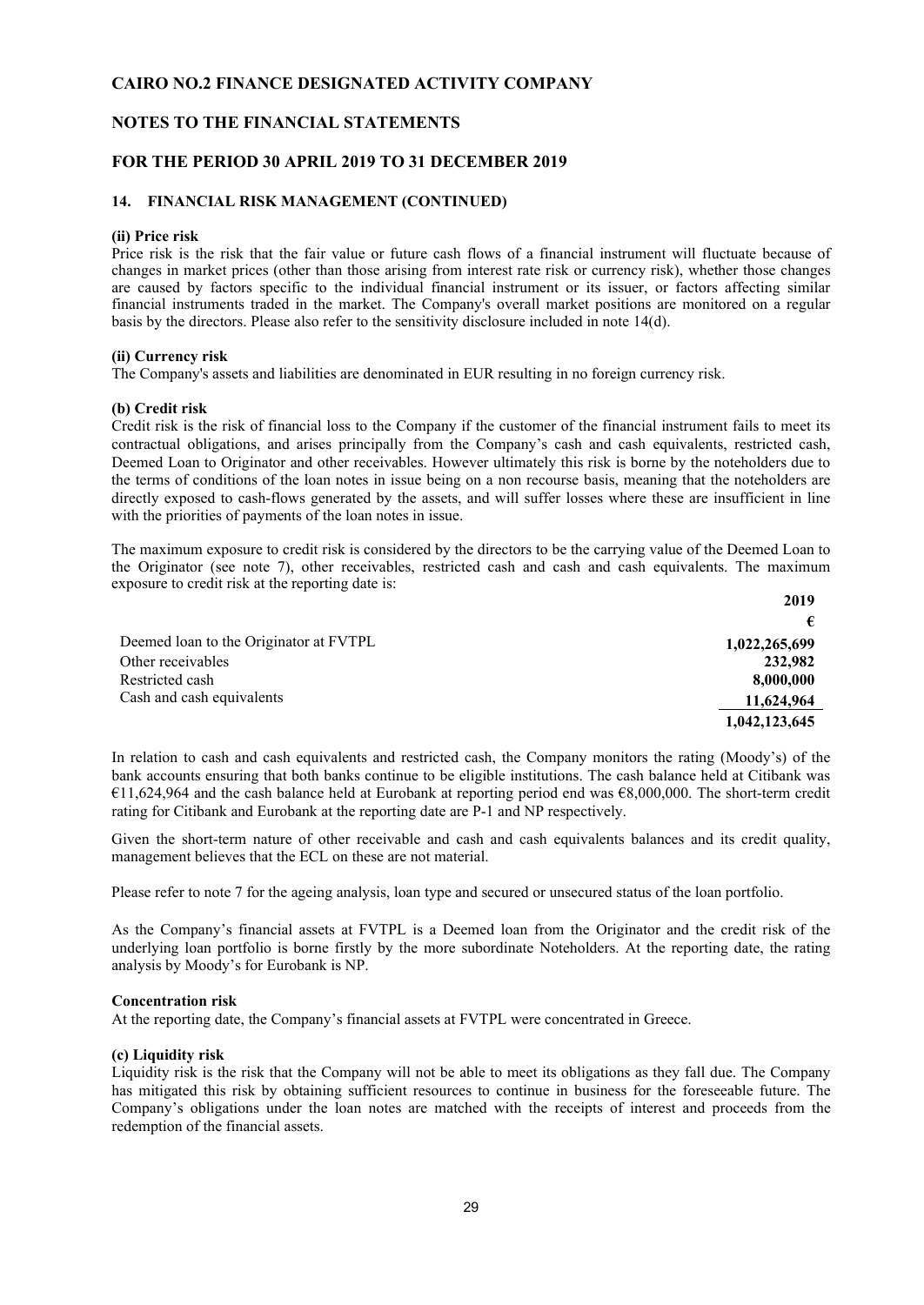#### **NOTES TO THE FINANCIAL STATEMENTS**

#### **FOR THE PERIOD 30 APRIL 2019 TO 31 DECEMBER 2019**

#### **14. FINANCIAL RISK MANAGEMENT (CONTINUED)**

#### **(c) Liquidity risk (continued)**

The contractual maturity of the Notes is in December 2062. The Class B1 Noteholders have a Call Option to purchase all (but not part) of the Portfolio exercisable at any time. The purchase (exercise) price of the Portfolio will be equal to the Class 'B1 Call Option Purchase Price' as defined in the Trust Deed.

The following table details the Company's liquidity analysis for its financial liabilities as at 31 December 2019 based on the assumption that the loan notes issued are in effect payable on demand due to the Class B1 call option.

| Carrying<br>Amount | <b>Gross nominal</b><br>outflow | 1 to 3 months | 3 to 12<br>months        | 1 to 5 years | More than 5<br>vears     |
|--------------------|---------------------------------|---------------|--------------------------|--------------|--------------------------|
|                    |                                 |               |                          |              | €                        |
|                    |                                 |               |                          |              |                          |
| 1,040,288,067      | 1,040,288,067                   | 1,040,288,067 | $\overline{\phantom{a}}$ | -            | $\overline{\phantom{a}}$ |
| 1.835.389          | 1.835.389                       | 1,835,389     |                          | -            | $\overline{\phantom{a}}$ |
| 1,042,123,456      | 1,042,123,456                   | 1,042,123,456 | -                        |              |                          |
|                    |                                 |               |                          |              |                          |

#### **(d) Fair value of financial assets and financial liabilities**

#### **Fair value hierarchy**

Categorisation within the hierarchy has been determined on the basis of the lowest level input that is significant to the fair value measurement of the relevant asset or liability as follows:

Level 1 - valued using quoted prices in active markets for identical assets or liabilities

Level 2 - valued by reference to valuation techniques using observable inputs other than quoted prices included within Level 1

Level 3 - valued by reference to valuation techniques using inputs that are not based on observable market data. The valuation techniques used by the Company are explained in the accounting policies note.

The fair value of Deemed Loans and Loans Notes issued are categorised as level 3. All other financial assets and liabilities are defined as being level 2 as the carrying amount approximates fair value due to their immediate or short-term nature.

|                                           | <b>Level 1</b>           | Level 2                  | Level 3       | <b>Total</b>  |
|-------------------------------------------|--------------------------|--------------------------|---------------|---------------|
|                                           | €                        | €                        | €             | €             |
| Deemed Loan to the<br>Originator at FVTPL | $\overline{\phantom{a}}$ | $\overline{\phantom{a}}$ | 1,022,265,699 | 1,022,265,699 |
|                                           | $\overline{\phantom{0}}$ | $\overline{\phantom{a}}$ | 1,022,265,699 | 1,022,265,69  |
| Loan notes issued at<br><b>FVTPL</b>      | -                        | $\blacksquare$           | 1,040,288,067 | 1,040,288,067 |
|                                           |                          | $\overline{\phantom{a}}$ | 1,040,288,067 | 1,040,288,067 |

The fair value of the Deemed Loan was determined by reference to the fair value of the issued loan notes. In December 2019, the Originator announced it had entered into a binding agreement for the sale of a portion of the Mezzanine and Junior notes. The fair value of the notes was determined by reference to the transaction prices and assumptions with respect to cashflows on the Class A notes. Given that the binding agreement was concluded in December 2019 it provides a reliable basis for measuring the fair value of the respective notes. The fair value of the issued notes and the deemed loan at inception of the Company, was determined based on the expected sale price at year end (as detailed above) and considering the actual cash receipts/payments on the notes and underlying loan portfolio till the year end 2019.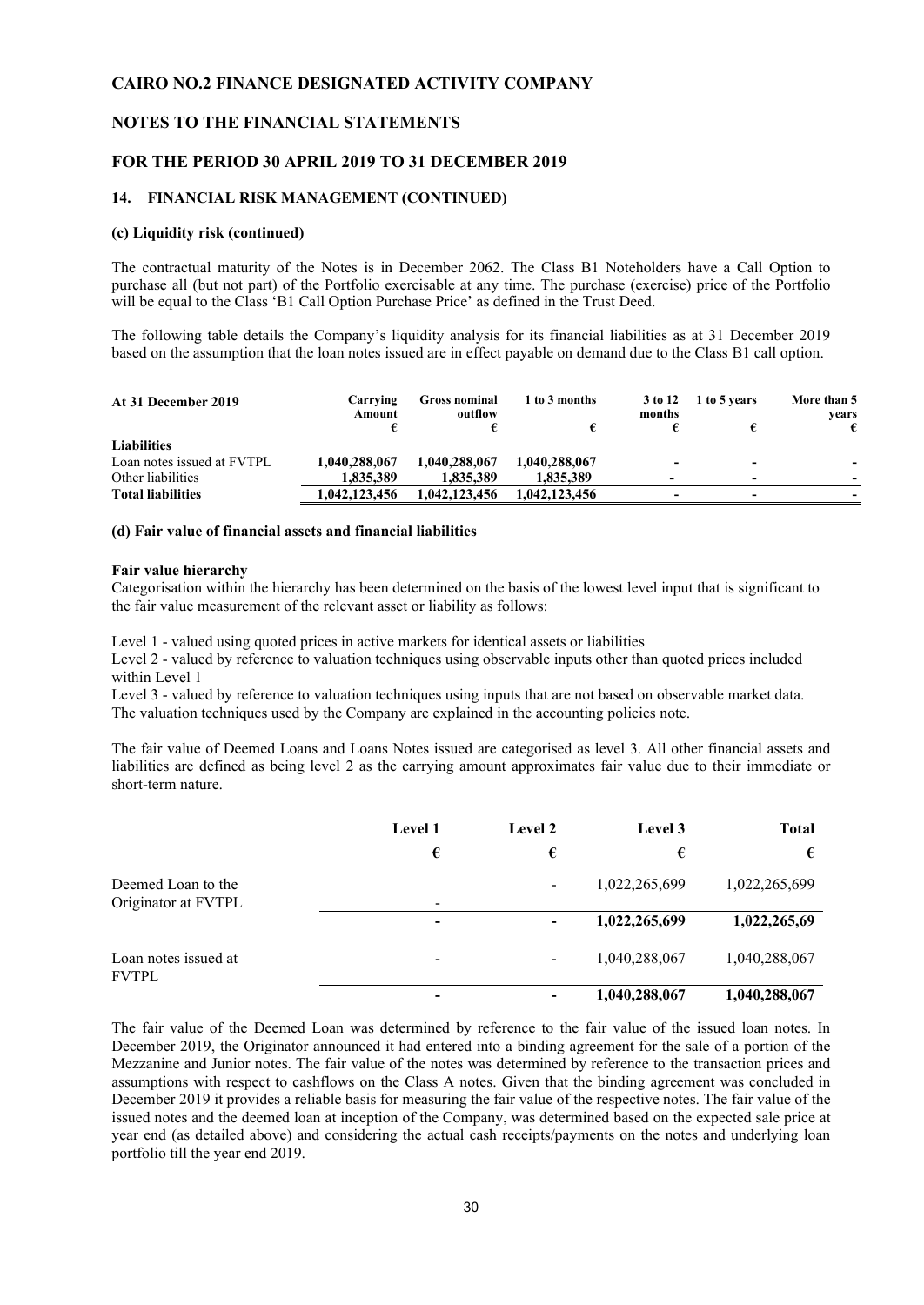#### **NOTES TO THE FINANCIAL STATEMENTS**

#### **FOR THE PERIOD 30 APRIL 2019 TO 31 DECEMBER 2019**

#### **14. FINANCIAL RISK MANAGEMENT (CONTINUED)**

#### **(d) Fair value of financial assets and financial liabilities (continued) Fair value hierarchy (continued)**

The following table shows a reconciliation from the beginning balances to the ending balances for the fair value measurements in level 3 of the fair value hierarchy:

|                                   | Financial          | Financial     |
|-----------------------------------|--------------------|---------------|
|                                   | <b>liabilities</b> | assets        |
|                                   | Level 3            | Level 3       |
|                                   | €                  | €             |
| Balance at beginning of period    |                    |               |
| Issuance/Initial purchases        | 1,046,596,335      | 1,046,596,335 |
| Repayment/Collections             |                    | (17,034,048)  |
| Repurchases                       |                    | (7,296,588)   |
| Fair value movement               | (7,153,435)        |               |
| Accrued coupon expense/income     | 845,167            |               |
| Transfers into and out of Level 3 |                    |               |
| Balance at end of period          | 1,040,288,067      | 1,022,265,699 |

#### **Unobservable inputs used in measuring fair value**

| <b>Type of Financial Instrument</b>       | <b>Fair Value at</b><br>31 Dec 2019 | <b>Valuation</b><br>Technique                         | Significant<br>Unobservable<br>Input    | Range of estimates for<br>Unobservable Input |
|-------------------------------------------|-------------------------------------|-------------------------------------------------------|-----------------------------------------|----------------------------------------------|
| Deemed Loan to the Originator<br>at FVTPL |                                     | Binding third party<br>sales price of the             | Third party sales<br>price of the Notes |                                              |
| Loan notes issued at FVTPL                | 701,604,518                         | Notes and cashflow<br>analysis<br>Binding sales price | and cashflow<br>analysis<br>Sales price | 10% increase and $10%$<br>decrease           |
|                                           | 1,040,288,067                       | and cashflow<br>analysis                              |                                         | 10% increase and $10%$<br>decrease           |

The Class A notes are valued at par as the Company believes that the par value reflects the fair value of the Class A notes given the expected cash flows and interest payments expected on them in line with the priority of payments.

#### **Fair value measurement sensitivity to unobservable inputs**

Although the Company believes its estimates of fair value are appropriate, the use of different methodologies or assumptions could lead to different measurements of fair value.

The fair value of the Deemed Loan asset and Notes issued are both being driven by the underlying loan portfolio, hence a 10% change in the value of the underlying loan portfolio will result in an impact of €104.6m on the fair values.

#### **15. ULTIMATE PARENT UNDERTAKING AND CONTROLLING PARTY**

The shares in the Company are held by Wilmington Trust SP Services (Dublin) Limited under Declarations of Trust for charitable purposes dated 18 June 2019. Eurobank Ergasias S.A. has no direct equity ownership interest in the Company. However, in accordance with IFRS, and particularly IFRS 10, he Originator, Eurobank Ergasias S.A., being the noteholder as well, considers itself to be the controlling party of the Company and the results of the Company will be included in the consolidated financial statements of Eurobank Ergasias S.A., which are available online at [www.eurobank.gr.](http://www.eurobank.gr/)

The financial statements of Eurobank Ergasias S.A. are available from its head office: 8 Othonos Street, 105 57, Athens, Greece, and from its website at [www.eurobank.gr.](http://www.eurobank.gr/)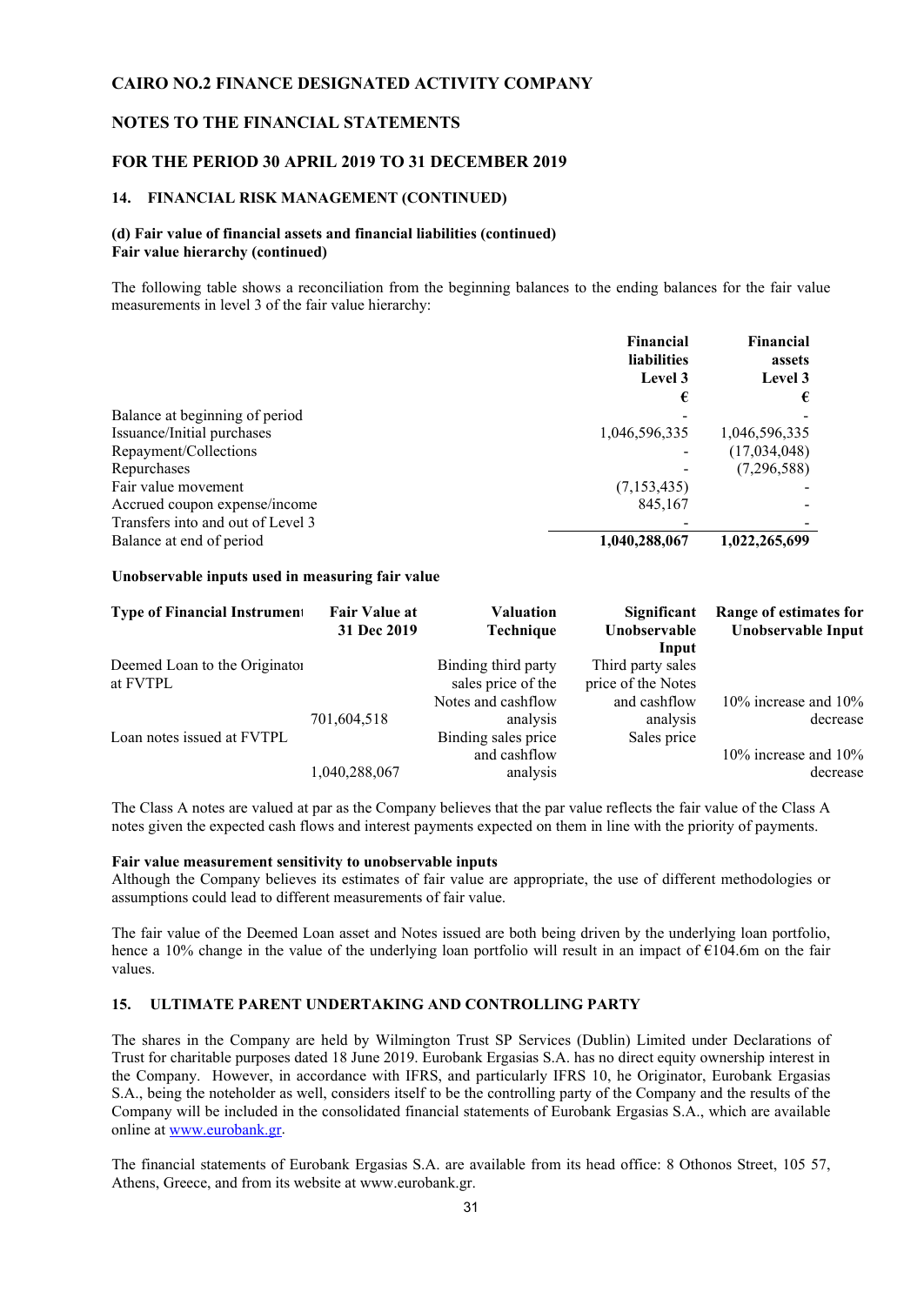#### **NOTES TO THE FINANCIAL STATEMENTS**

#### **FOR THE PERIOD 30 APRIL 2019 TO 31 DECEMBER 2019**

#### **16. SUBSEQUENT EVENTS**

The notes were amended in March 2020 by increasing or decreasing the original aggregate nominal amount of the notes. The Class B1, Class B2 and Class C1 were cancelled and new notes issued.

- Class A EUR 974,320,000 downsizing of  $653,586,000$
- Class B1 EUR 149,980,000 upsizing of  $\text{\textsterling}23,979,000$
- Class B2– EUR 449,939,000 upsizing of  $\text{\large\ensuremath{\epsilon}}71,935,000$
- Class C1 EUR 763,675,000 upsizing of  $6416,606,000$
- Class C2 EUR  $662,305,000$  downsizing of  $6418,902,000$

The interest rate on the Class B notes was changed from a fixed rate of 3% to a floating rate of 3 month EURIBOR plus 5% in March 2020.

On 20 March 2020, Eurobank Ergasias S.A. ("Demerged Entity") announced that its demerger through the banking sector's capital reorganisation of the transferred business ("hive down") and the establishment of a new companycredit institution ("Demerger") under the corporate name "Eurobank S.A." ("Bank") was approved, while on 23 March 2020 the Demerged Entity was renamed to "Eurobank Ergasias Services and Holdings S.A." ("Eurobank Holdings''). Following the above, the key management personnel (KMP) of the Demerged Entity remained as the Bank's KMP. Furthermore, the Board of Directors (BoD) of Eurobank Holdings is the same as the BoD of the Bank and part of the KMP of the Bank provides services to Eurobank Holdings according to the terms of the relevant agreement between the two entities.

On 8th May 2020, Rhys Owens resigned as a director of the Company and Eileen McMahon was appointed.

In June 2020, the Bank completed: (i) the sale of 80% of its subsidiary Eurobank FPS Loans and Credits Claim Management S.A (Servicer of the Portfolio) and (ii) the sale of 20% of the Class B notes (representing the 80% of Class B1) and 50.1% of the Class C notes to a third party. Upon the sale of 20% of the Class B notes, which effectively represents the majority stake of Class B1, the Bank ceased to control the SPV.

Also, in June 2020, the Bank, proceeded to the contribution of 75% of the Class B notes and 44.9% of the Class C notes to its Cyprus-based subsidiary company Cairo Mezz Plc. The distribution of Cairo Mezz Plc shares to the Bank's shareholders was completed on 25 September 2020 and resulted in the de-recognition of the Portfolio from the Bank's consolidated balance sheet and recognition of the underlying portfolio onto the Company's balance sheet i.e. derecognition of the deemed loan and replacement with the underlying loan asset pool.

In the context of Law 4649/2019 ('Hercules' – Hellenic Asset Protection Scheme – "HAPS") voted by the Greek parliament on 16 December 2019, the Company opted in for the state guarantee scheme for the Senior Notes. More specifically, the Greek State under the HAPS Law, unconditionally and irrevocably guarantees to each Senior Noteholder (ie Class A Noteholder –Eurobank SA) that, if for any reason the Company does not pay any sum payable by it in relation to the Notes (whether on the normal due date, on acceleration or otherwise), the Greek State/Guarantor will pay that sum on demand to the Senior Noteholders on account of the Company. The cost to be borne by the Greek State, in case of a forfeiture of the guarantee, can amount to  $\epsilon$  974,32mil, plus interest and any kind of charges provided by the terms of the agreement for the issuance of senior notes.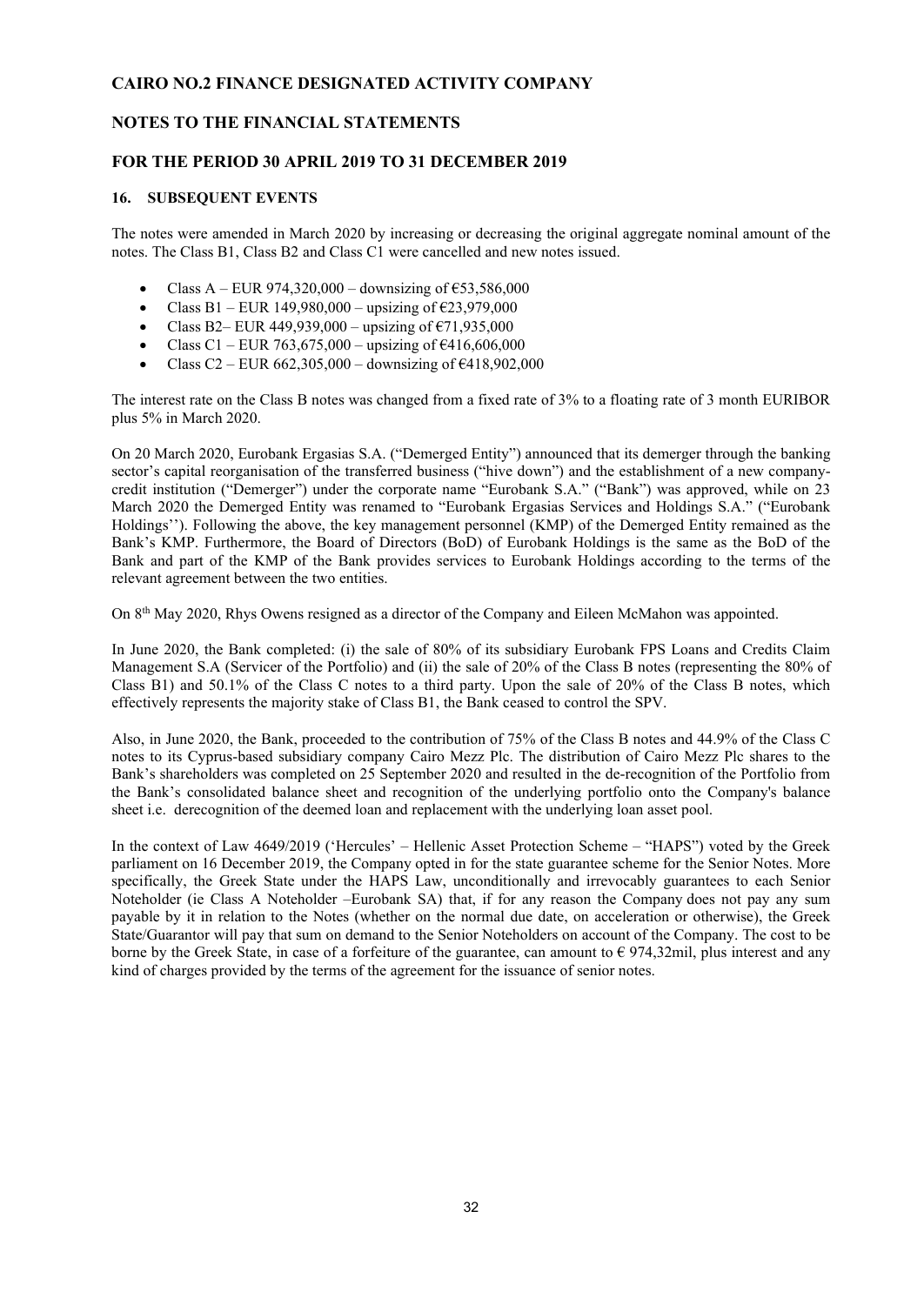#### **NOTES TO THE FINANCIAL STATEMENTS**

#### **FOR THE PERIOD 30 APRIL 2019 TO 31 DECEMBER 2019**

#### **16. SUBSEQUENT EVENTS (CONTINUED)**

Following the above, the Greek State will receive from the Company, in exchange for such guarantee, a commission at market terms. The guarantee fee has started accruing since 23 July 2020 (the date of the Ministerial Decision granting the Guarantee) and is paid by the Company from Available Funds via the quarterly Priorities of Payments in accordance with the following table:

| Years             | <b>Annual Guarantee Commission (%)</b> |
|-------------------|----------------------------------------|
| From 1 to 3       | $0.689\%$                              |
| From 4 to 5       | 1.990%                                 |
| From 6 to 7       | 3.459%                                 |
| From 8 to 10      | 4.584%                                 |
| From 11 and above | 1.753%                                 |

With the recent and rapid development of the COVID-19 outbreak, many countries have required entities to limit or suspend business operations and the outbreak posed substantial uncertainties and risks for both macroeconomic environment and the ability of lots of businesses to operate under the restrictive measures adopted to contain the virus's expansion. The global economic slowdown from the recent covid-19 pandemic is mainly related with the disruption of trade and global supply chains and the risks that the local lockdowns in the majority of countries from mid-March 2020 create for the 2020 world growth and beyond.

Management are aware that this is an unprecedented and ever evolving matter and will continue to monitor developments to ensure they are knowledgeable on the current situation.

Management have concluded that the Class B call option does not impact on the going concern assumption. It is not anticipated that the call option will be exercised in the near future.

The Board of Directors have made an assessment of the Company covering at least 12 months from the date of approval of these financial statements and up to the Final Maturity Date, having taken into consideration the factors relating to (a) the Company's financial position, (b) the Originator's financial position, (c) the performance of the underlying Receivables, and are satisfied that the financial statements of the Company can be prepared on a going concern basis.

Other than the above, there were no other material events after the reporting financial period.

#### **17. CHARGES**

Citibank N.A., in their capacity as the Trustee, have registered six charges against the Company in favour of the noteholders.